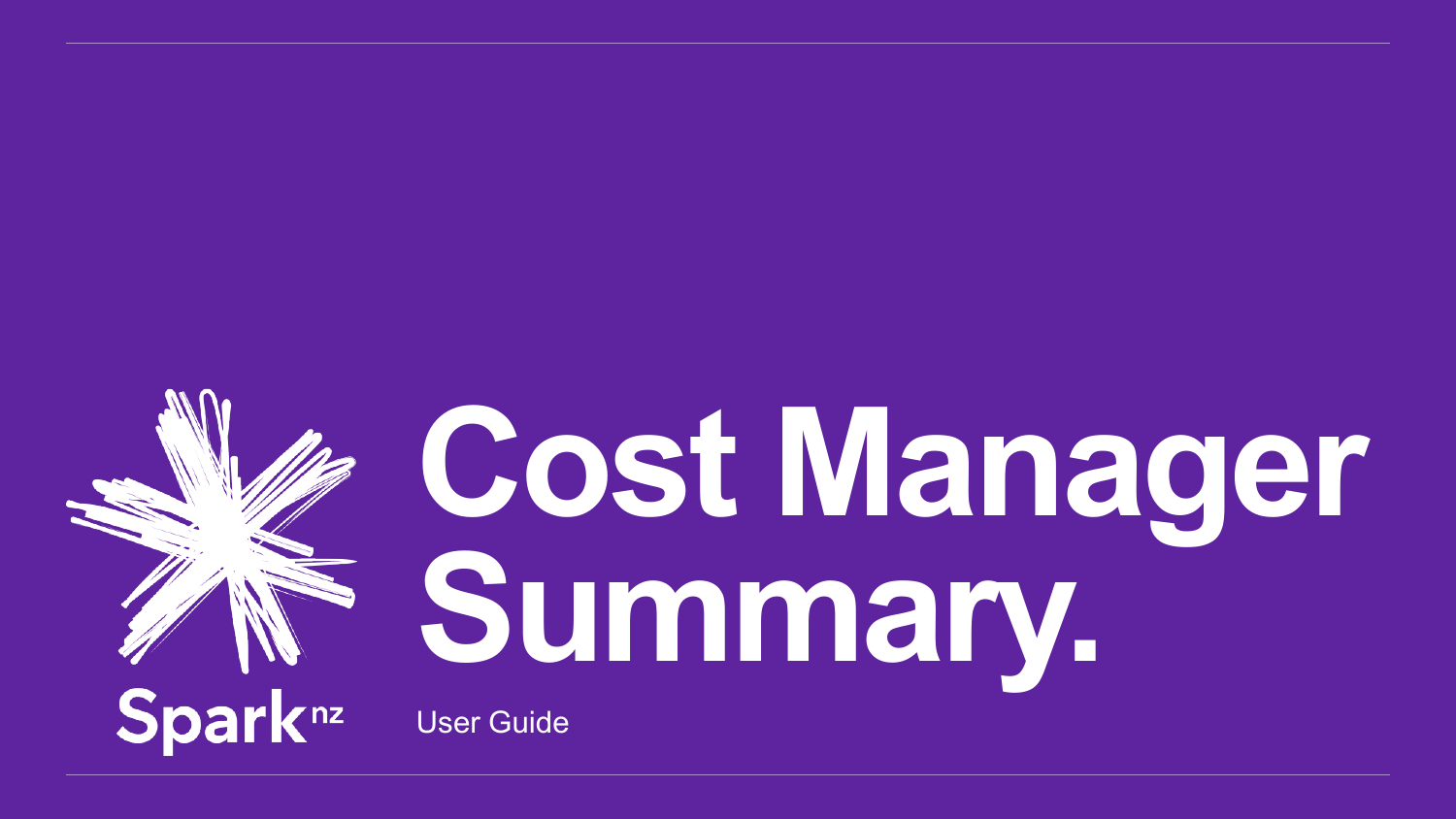#### © Spark New Zealand Trading Limited 2016

Spark owns copyright and all other intellectual property rights in this document. You may not copy or redistribute any portion of this document without Spark's permission.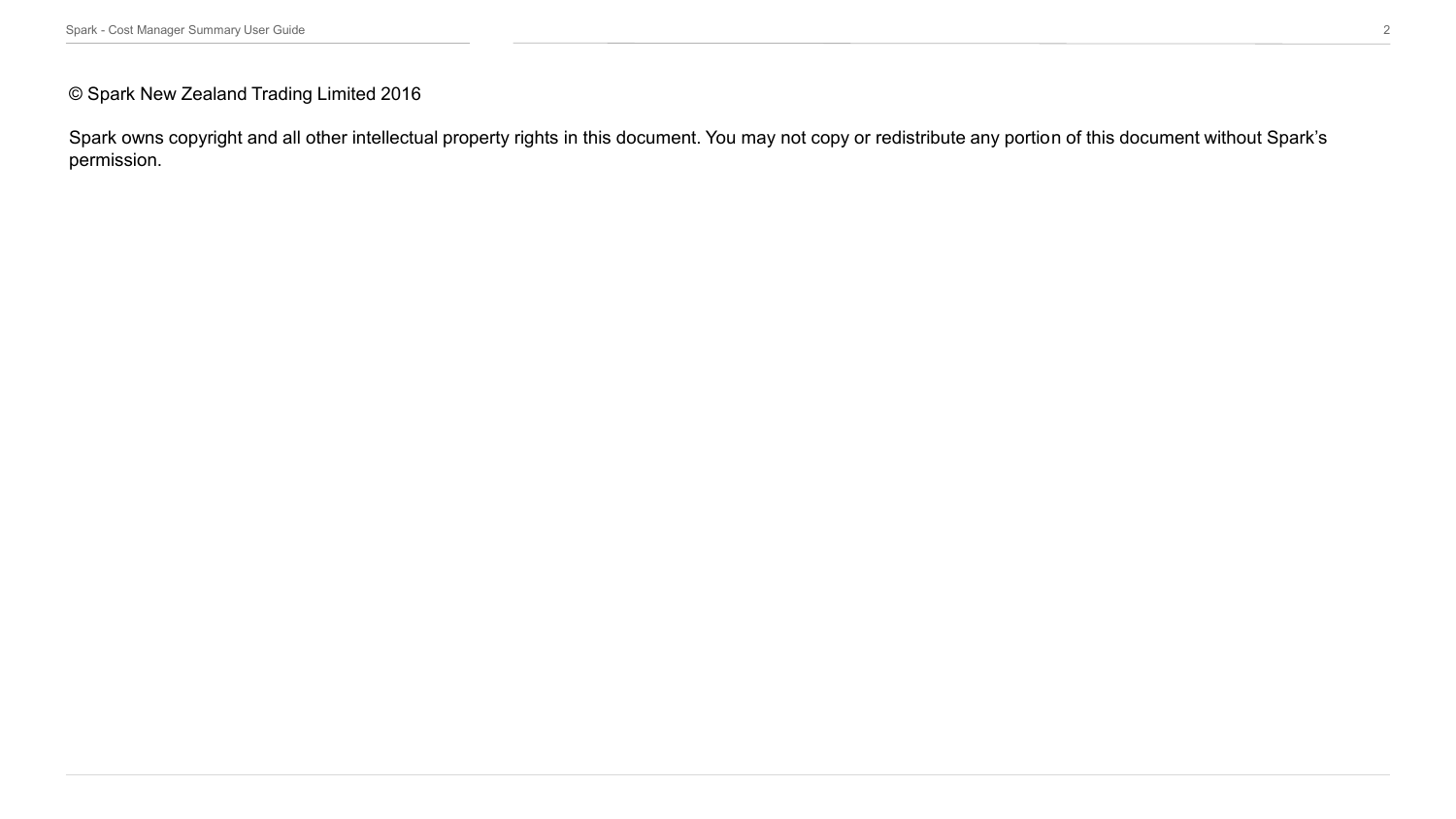#### **Welcome to Cost Manager Summary.**

Welcome to the most advanced tool for analysing telecommunications data.

Cost Manager is a self-managed, web-based bill reporting tool that provides access to paperless billing, and is used to analyse usage & costs.

From the moment you log in, you will have the ability to view standard reports and graphs, to help you analyse your telecommunications information.

Access up to 12 months of bills (starting from the date switched to paperless billing), via a secure portal. Your information remains safely in New Zealand.



Monitor your telecommunications usage & costs to identify inefficiencies and improvement opportunities.



View predefined reports, to focus on specific areas of interest.



Save time by scheduling reports to be delivered to nominated recipients each month.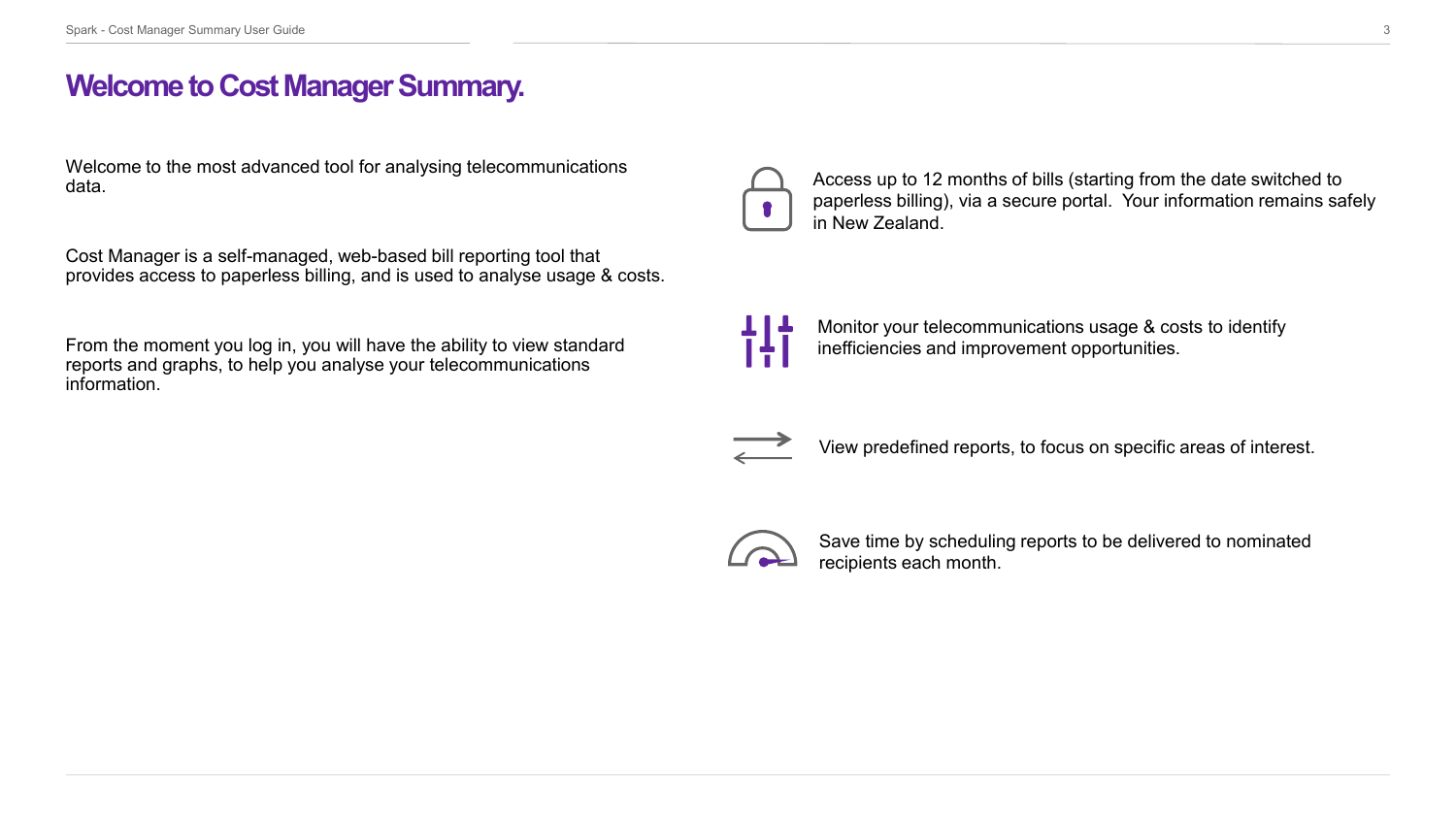# **Contents (Click on a link below to be redirected to that topic)**

| <b>Important Information</b>         | 5 | <b>Get Started</b>               |    | <b>Account Display</b>          | 14 | <b>Reports</b>                   |    |
|--------------------------------------|---|----------------------------------|----|---------------------------------|----|----------------------------------|----|
| <b>System Requirements</b>           | 6 | Log In for first time            | 10 | Background                      | 15 | Overview                         |    |
| <b>Web Address</b>                   |   | Update your personal details     | 10 | Select the accounts you want to | 15 | Produce a Report                 |    |
| Icon Guide                           |   | <b>Update System Preferences</b> |    | see                             |    | <b>Column Sorting</b>            |    |
| <b>Cost Manager Administrator</b>    |   | Switch to paperless bills        | 12 |                                 |    | <b>Expanding the View</b>        | 19 |
| <b>Statement Notification Emails</b> | 8 | Download your bills              | 13 |                                 |    | Hyperlinks                       | 19 |
| Navigation                           |   | Reset your password              | 13 |                                 |    | <b>Export Reports</b>            |    |
|                                      |   | Change email preferences         | 13 |                                 |    | <b>Schedule Reports</b>          | 21 |
|                                      |   |                                  |    |                                 |    | Order a scheduled report         | 22 |
|                                      |   |                                  |    |                                 |    | Download Centre                  | 26 |
|                                      |   |                                  |    |                                 |    | View Completed or Pending Report | 27 |
|                                      |   |                                  |    |                                 |    | Edit a Pending Report Order      | 27 |

| <b>Additional Information</b>                                                                                                | 28                         | <b>Notes</b>                           | 32       |
|------------------------------------------------------------------------------------------------------------------------------|----------------------------|----------------------------------------|----------|
| Cost Manager Packages<br>Change your Package<br>Glossary<br><b>Further Assistance</b><br><b>Training &amp; Consultations</b> | 29<br>29<br>30<br>31<br>31 | <b>Blank Page</b><br><b>Blank Page</b> | 33<br>34 |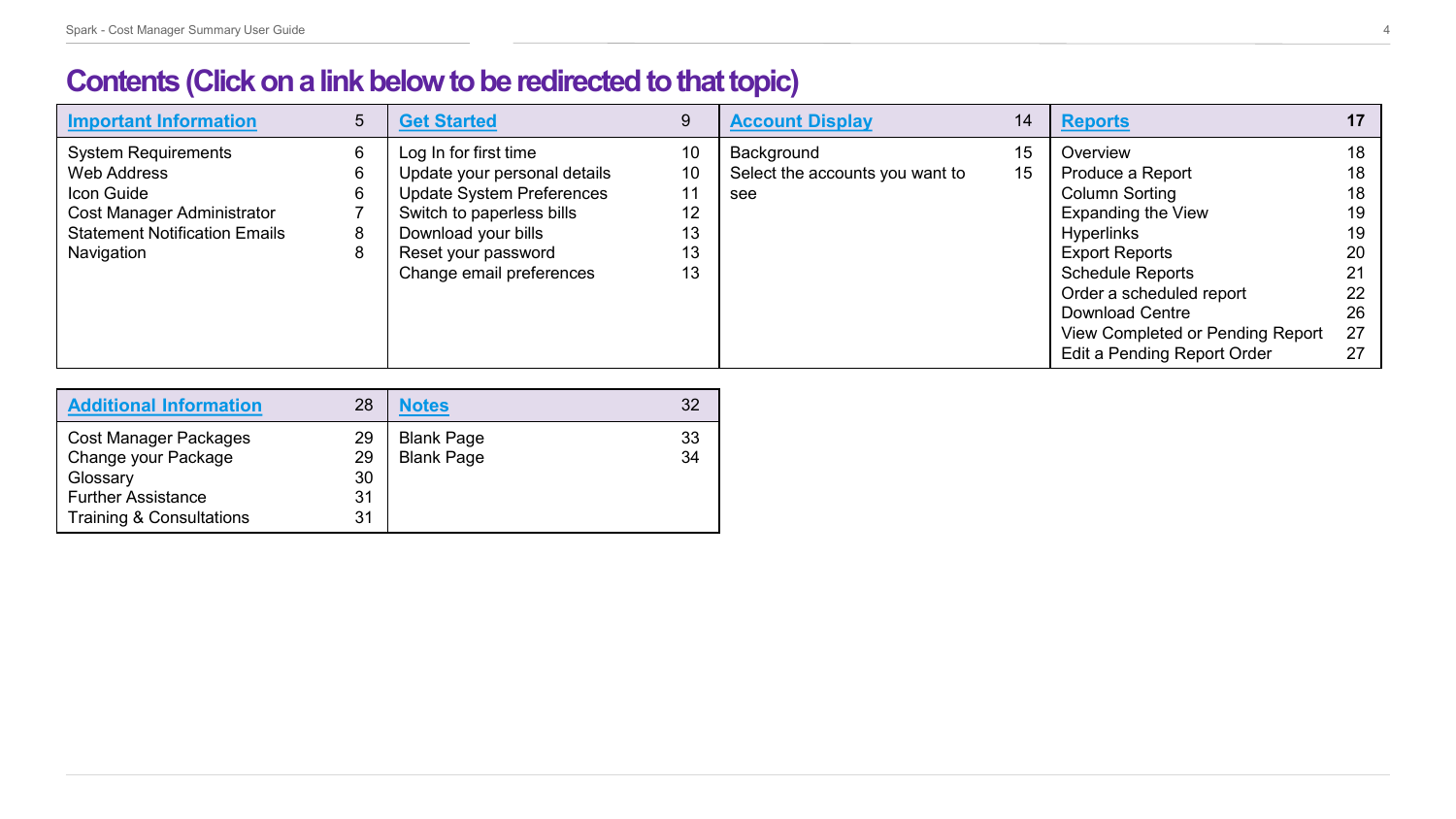# <span id="page-4-0"></span>**Important Information.**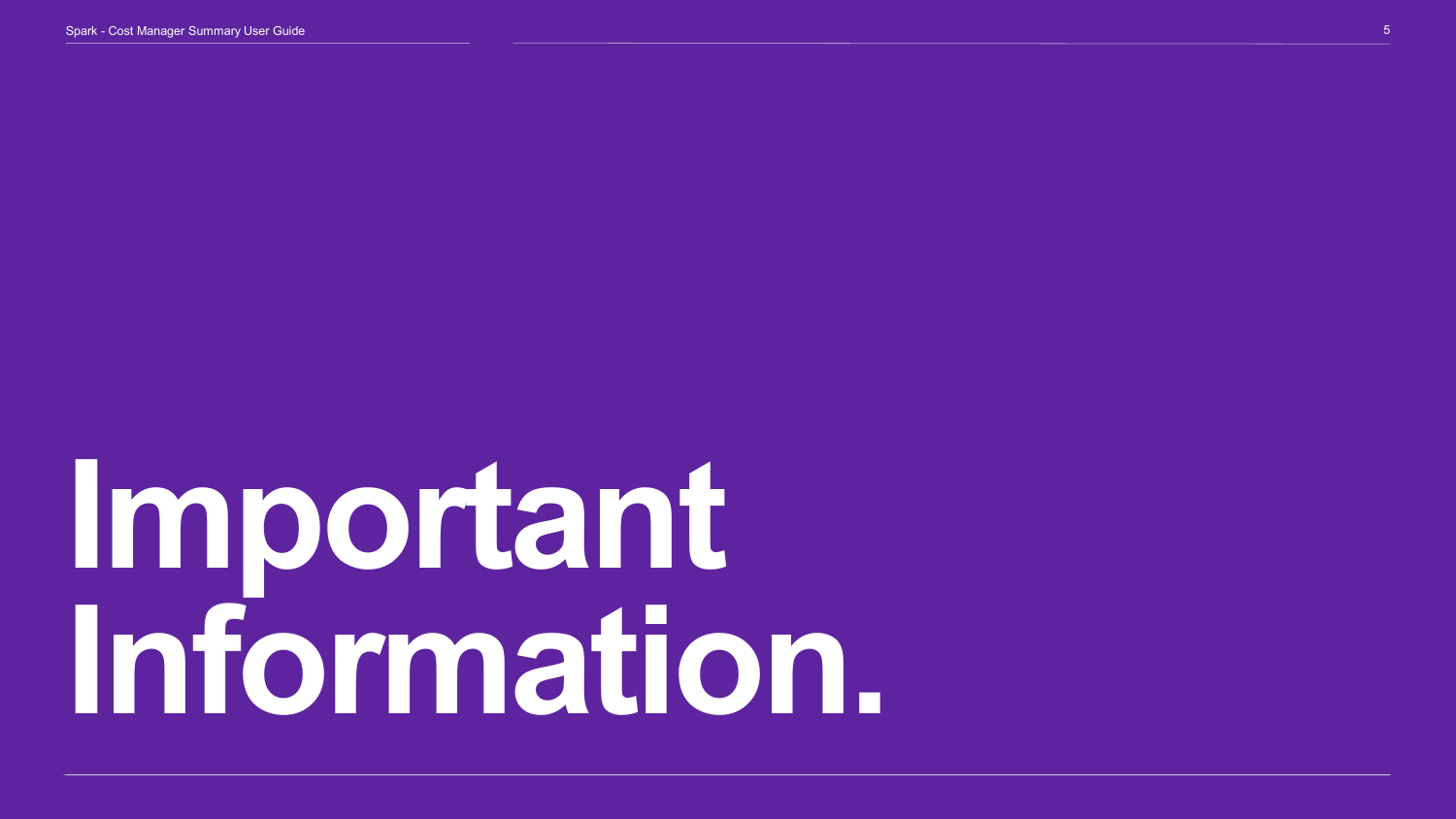### **System Requirements.**

For optimal results, use an internet enabled desktop computer with one of these browsers:



Microsoft Edge **Internet Explorer 11** 



Mozilla Firefox





Cost Manager can also be used on a mobile or tablet device.

When using a mobile or tablet device, please note that there may be some limitations, depending on your device type.

#### **Web Address.**

Cost Manager is accessed online at the following URL:

<https://www.costmanager.co.nz/cv/scripts/DAC0/eng/log.asp?gru=936376791>

Alternatively, you can log in through the [Spark Digital Portal,](http://www.sparkdigital.co.nz/) then select **Cost Manager** from the **Login** area.

**We recommend bookmarking these URLs for easy access.**

# **Icon Guide.**

Cost Manager uses icons representing common tasks that can be completed within the application.



If you are unsure what an icon is for, you can hover your mouse over the icon to view the icon text.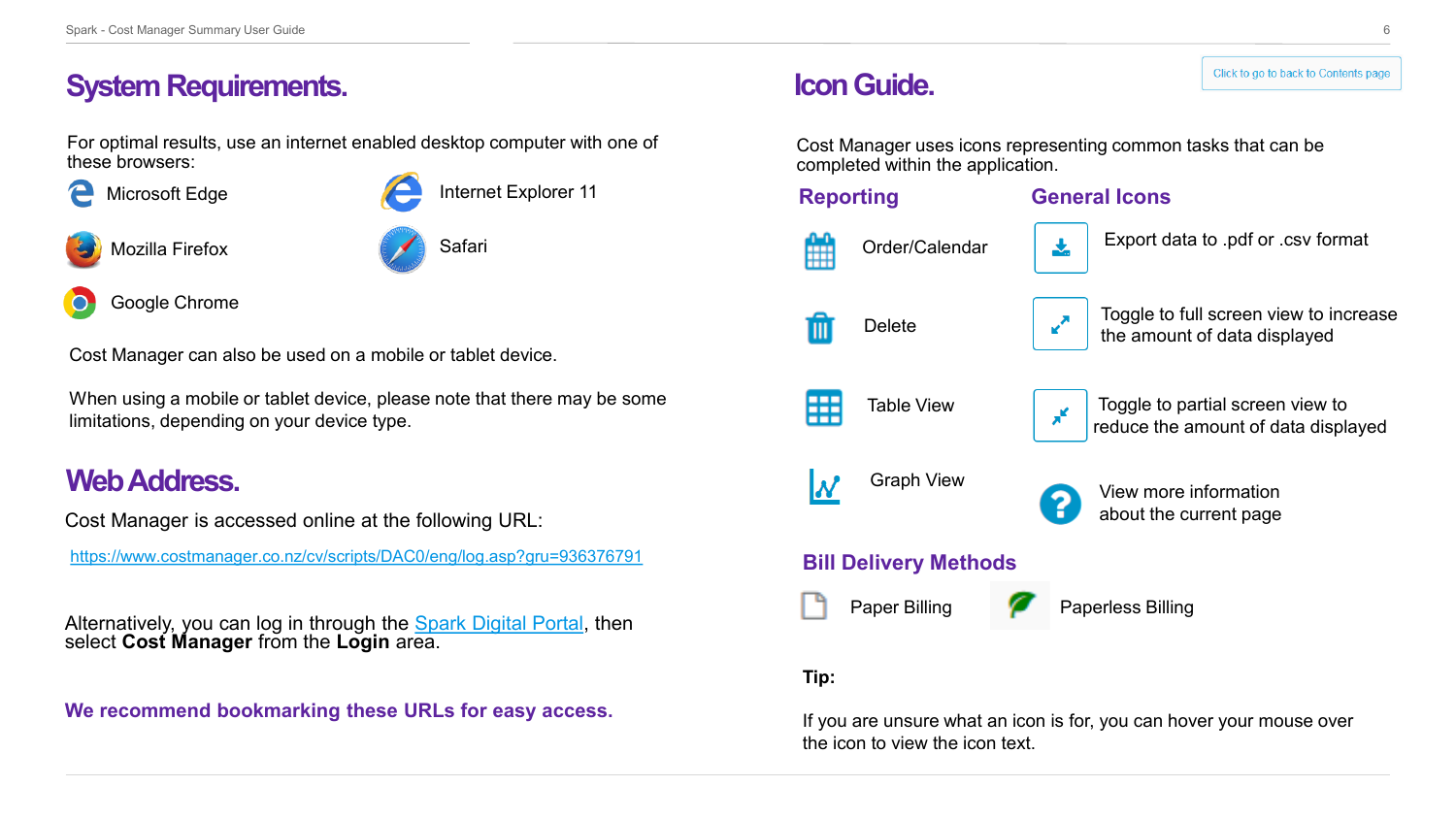#### **Cost Manager Administrator.**

Cost Manager is a self-managed application and your organisation has appointed you as the **Cost Manager Administrator.**

As the Cost Manager Administrator, you are responsible for all maintenance and reporting functions for your organisation including:

- Downloading bill documents/invoices.
- Ordering recurring reports

# **Statement notification emails.**

Each month, we'll send an email to your registered email address when your statement (which is a summary of charges) is available to review online.

Cost Manager Summary provides 1 login and therefore 1 email address where the statement notification login will be sent. No further email addresses can be added under the Summary package.

The monthly notification email is sent from [reports@costmanager.spark.co.nz.](mailto:reports@costmanager.spark.co.nz) Please add this address to your authorised senders list to avoid this email being treated as spam.

**Your bill document/invoice is being uploaded into Cost Manager when this email is sent, and it can sometimes take up to 72 hours from the date you receive this notification before you can download your bill.**

#### **Tip:**

The email notification is sent when the statement is available to review in Cost Manager. This email provides the \$ value of the total number of bills that have been loaded for you that day.

**It can take up to 72 hours after the statement notification email is sent to download the bill document.**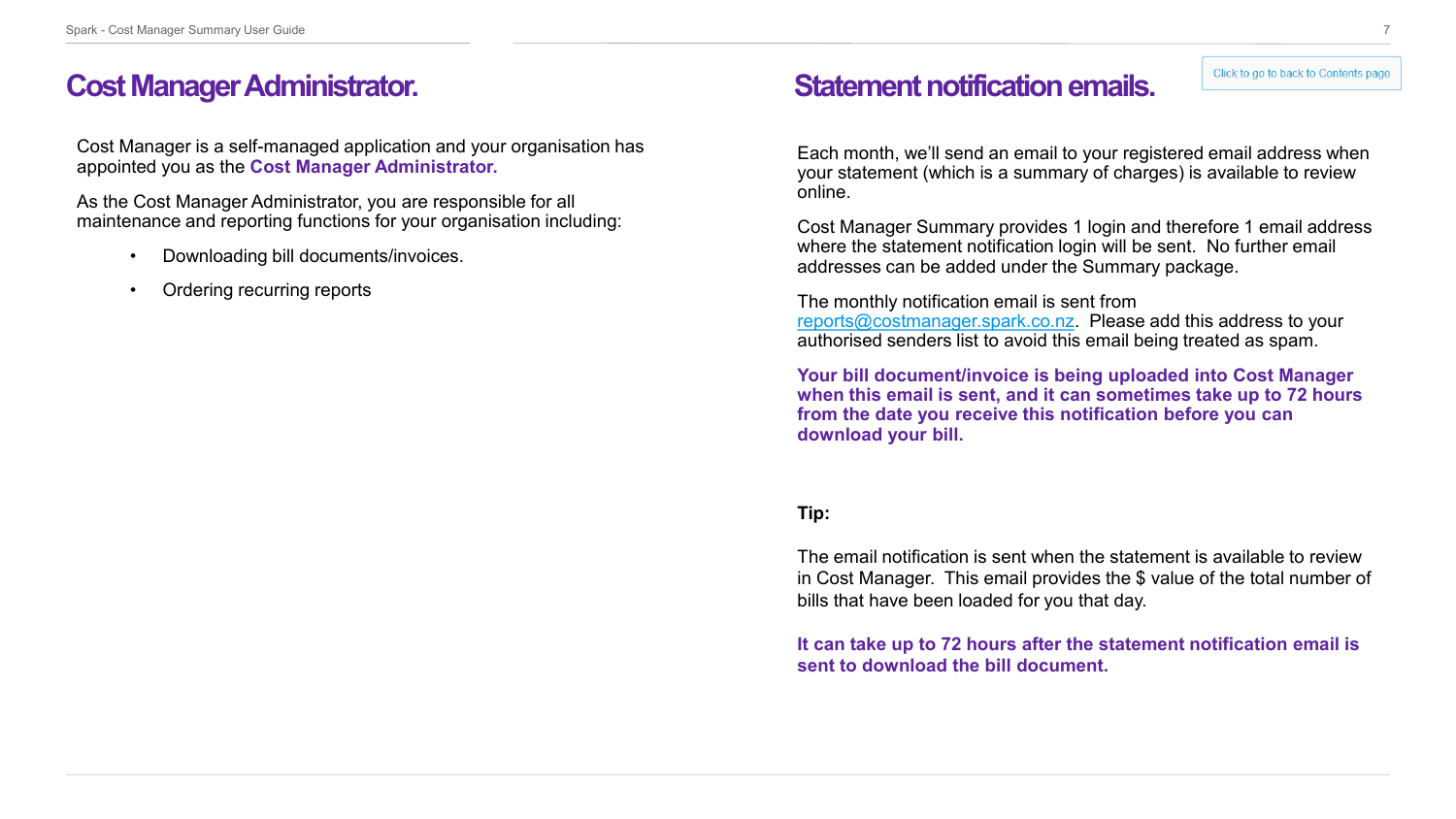### **Navigation.**

When you log in to Cost Manager, the **Home** screen is displayed.

The **top navigation bar** allows you to quickly access all the menus available in the application. This bar is available on all pages within Cost Manager.

#### **Home Reports Setup** View, schedule or export Summary or Detail reports View important messages regarding Setup is the control centre of the application. Go functionality and support. See when the showing your communications usage and costs here if you need to change your user details such as last activity on your login occurred. displayed as graphs or tables. email or password, change your bills to paperless billing and other general settings.park<sup>nz</sup> **Cost Manager Summary** Home Reports -**Download Centre** Setup **Help Statements** Logout **Statements Download Centre**

Access your monthly paperless bill documents and statements (summary of charges) for the accounts connected to your Cost Manager login.

Retrieve your completed reports or review pending reports that have been scheduled to be sent to you or to others.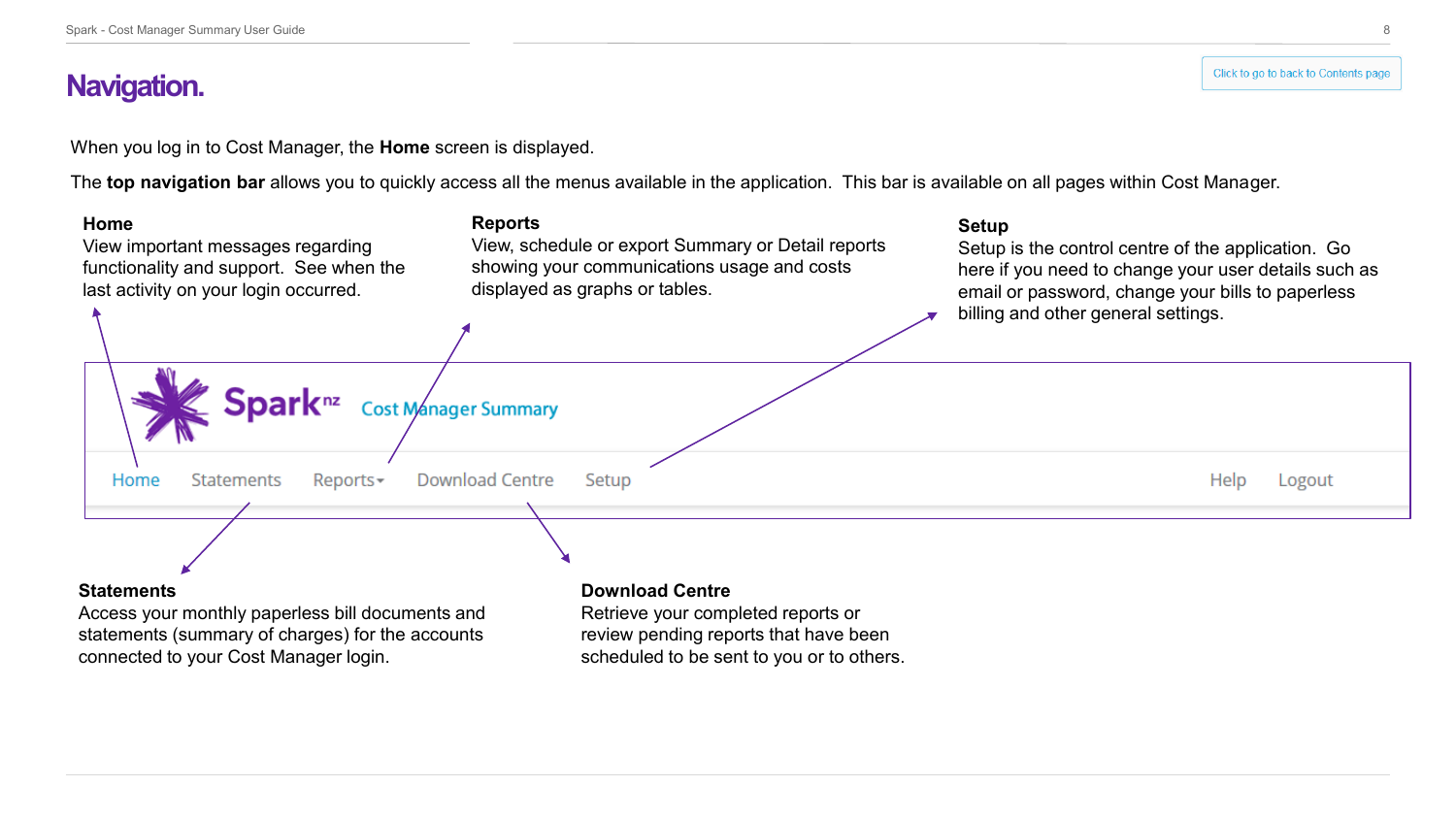# <span id="page-8-0"></span>**Get Started.**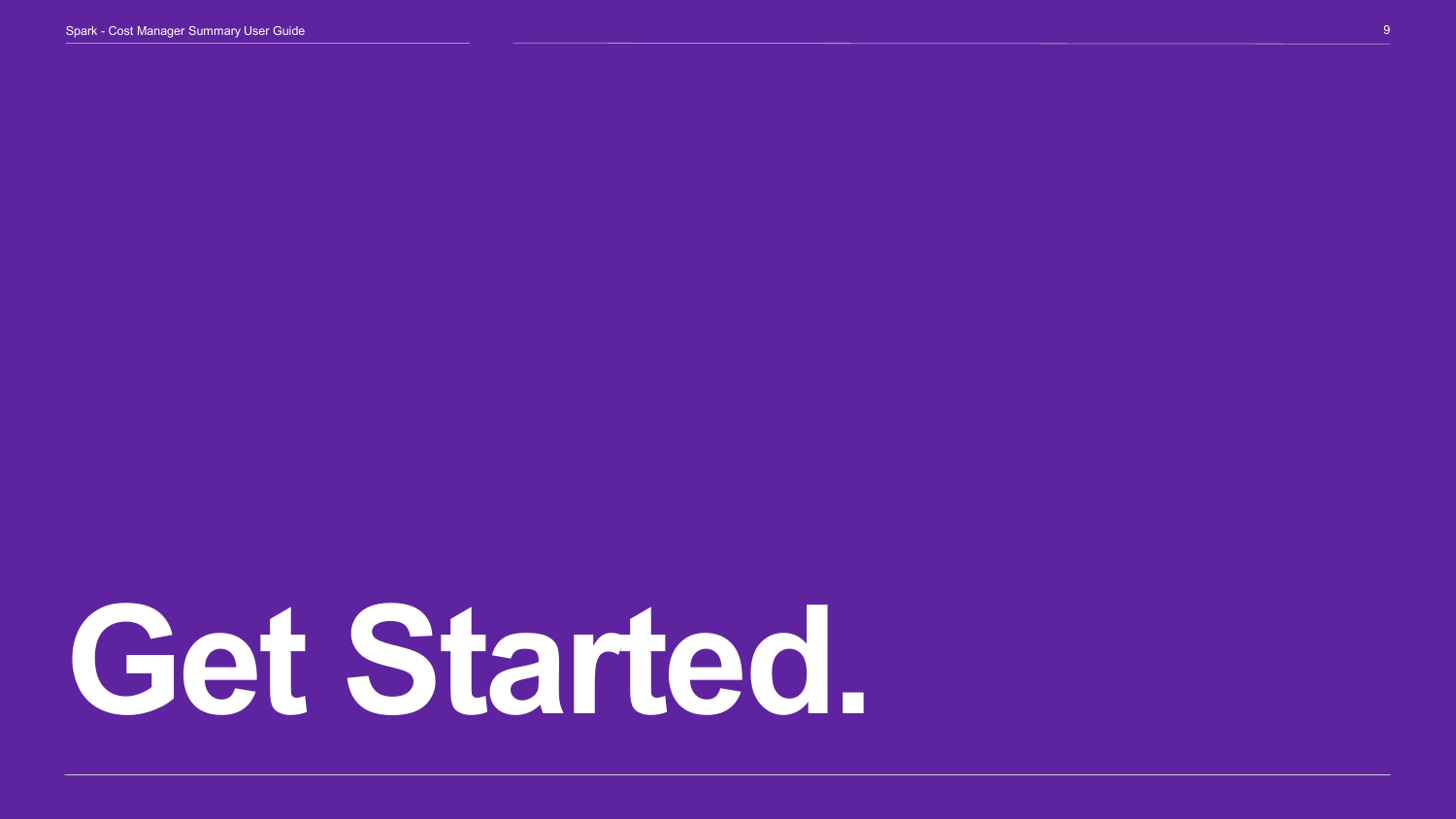# **Log in for the first time.**

You will be sent an email from [costmanager@spark.co.nz](mailto:costmanager@spark.co.nz) containing a link to the Cost Manager login page, your Username and your Password after the registration has been completed.

#### **Click Here to Log In**

After navigating to the Cost Manager Log In page:

- 1. Enter your **Username** in the Username field
- 2. Enter your **Password** in the Password field
- 3. Click the **Login** button to continue

Note: The password field is case sensitive and we suggest copying the password from the email sent to you.



# **Update your personal details.**

To update your personal details including **password, email address**, **name**, or **security question**, follow these steps:

- 1. Click **Setup** from the top navigation bar.
- 2. Under **User Profiles**, click **Personal Information**.
- 3. Overtype the details that need to be updated.
- 4. Click the **Save** button to save your changes.



#### **Tip:**

If you are the Administrator and you are changing roles and need to replace your details with another user, use these steps to update the name, email address and password of the new Administrator.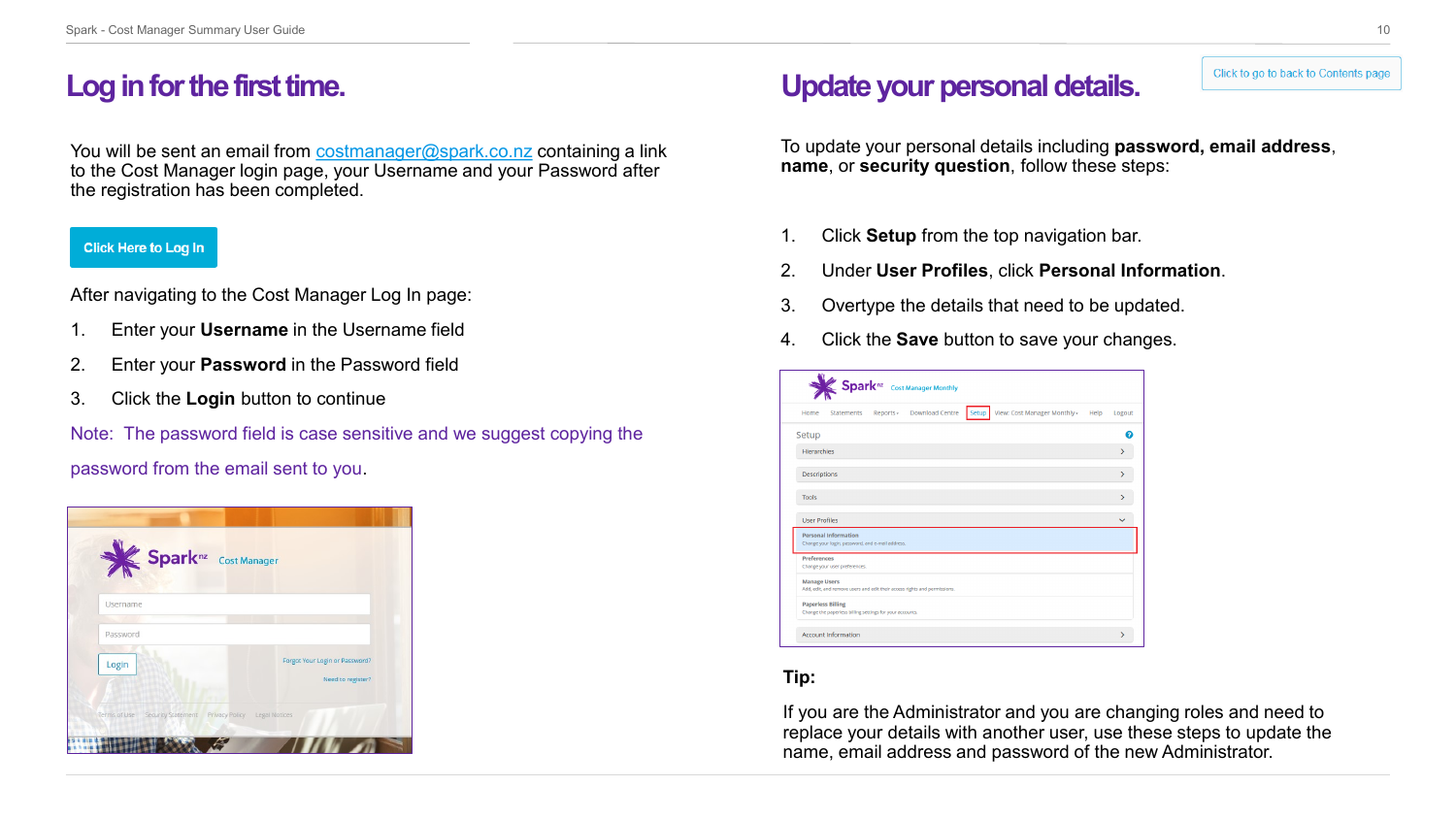#### **Update System Preferences.**

Your Cost Manager subscription is set to the standard default preferences for the application.

You can update the system preferences by following the steps below

- 1. Select **Setup** then select **Preferences** from the **User Profiles** menu
- 2. Review and update the different items to customise your Cost Manager experience including:
	- Currency Display
	- Exchange Rate
	- Notification Options for email and Confirmation Display
	- Number of results displayed on a page
	- Statement Notification delivery (on or off)

#### Spark<sup>nz</sup> Cost Manager Summary Home Statements Reports > Download Centre Setup Help Logout ❸ Setup **User Profiles**  $\checkmark$ **Personal Information** Change your login, password, and e-mail address. Preferences Change your user preferences **Paperless Billing** Change the paperless billing settings for your accounts **Account Information**  $\checkmark$ **SFTP Locations** Create and manage SFTP locations for report orders. **Account Display** Determine which accounts will appear online.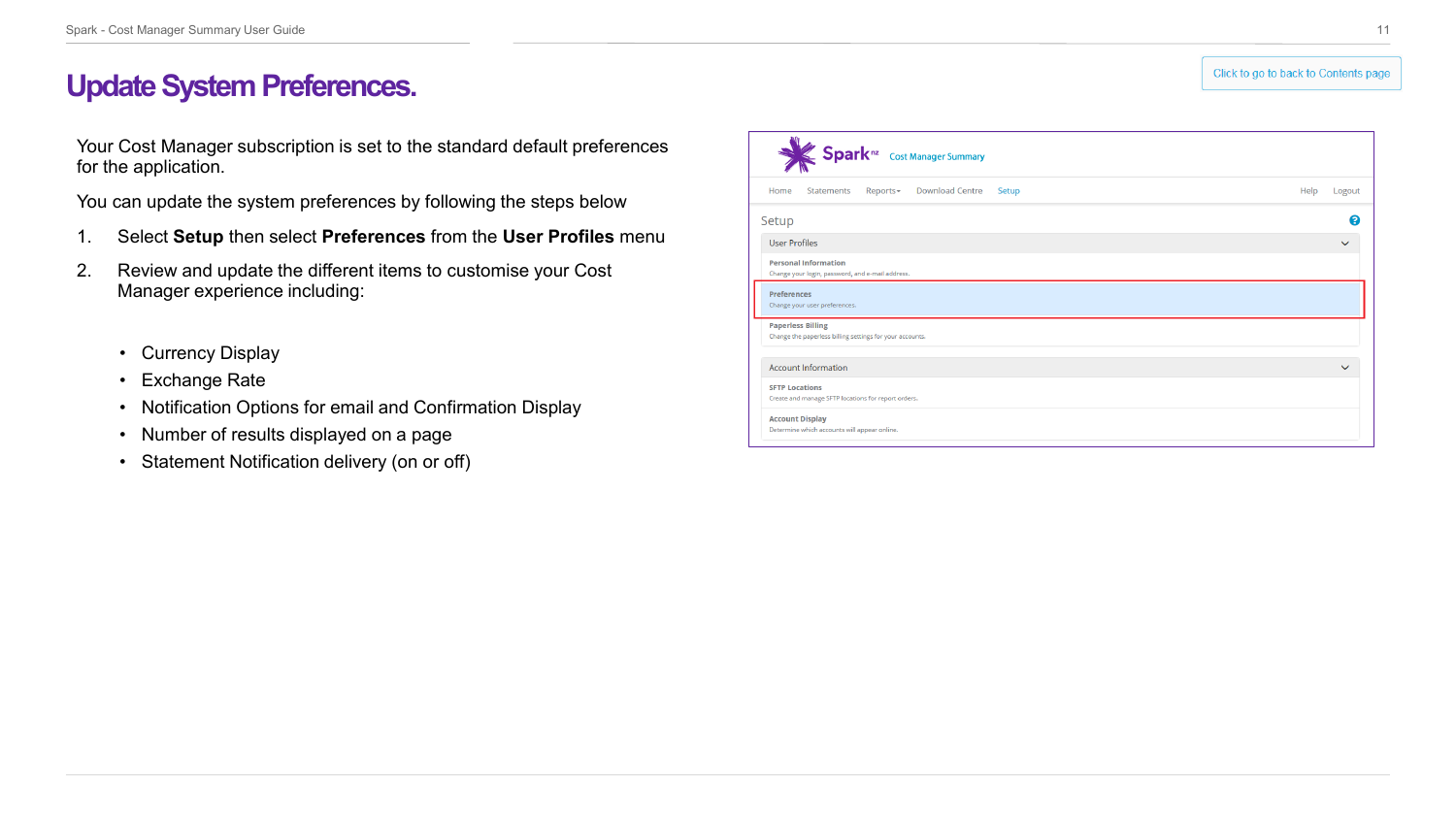# **Switch to paperless bills.**

**When you first open your Cost Manager subscription, your existing accounts will be switched to paperless billing from the next bill date.** 

These bills can then be downloaded in PDF.

**New Spark accounts connected to your Cost Manager subscription after the initial set up will default to paper billing**. If you wish to download these in Cost Manager you must change these to paperless billing.

- 1. Select **Setup** then select **Paperless Billing** from the **User Profiles**  menu
- 2. Locate the account you wish to change to paperless. Paper accounts

are shown with a  $\Box$  icon in front of them

- 3. Tick the **tick box** next to the account.
- 4. Click the **Set to Paperless Billing** button.

The icon will change to a leaf to indicate that your next bill will be paperless.



|  |  | <b>Paper Billing</b> |
|--|--|----------------------|
|  |  |                      |

#### **Tip:**

Changes to paperless billing will take effect from your next bill, provided the change has been made 72 hours before the billing date.

# **Download your bills.**

Cost Manager stores 12 months of bills in PDF format commencing the month **after** you switch to paperless bills. These can be downloaded and electronically stored or printed as needed.

- 1. Click **Statements** from the top navigation bar.
- 2. Select the month you require from the **Month** drop down box.
- 3. Locate the statement you wish to view from screen.
- 4. Click the **Bill Document** link.

Note: If you can't see the Bill Document link, click the **Documents** button instead.

5. Click the **Download** link from the pop up window that appears, followed by **Legal Invoices.**

The bill document PDF will appear on screen.



Click to view video [demonstration](https://gcs-vimeo.akamaized.net/exp=1565919771~acl=%2A%2F852768522.mp4%2A~hmac=18b5eb2bd223bd4fb7d9bc0b6b31149de90092ba3ad35ebfa5f1e9c12e9f9ff7/vimeo-prod-skyfire-std-us/01/2736/9/238681449/852768522.mp4)

**Tip:**

It is your responsibility to store your bills for 7 years to meet your tax obligations.

**It can take up to 72 hours after the statement notification email is sent to download the bill document.**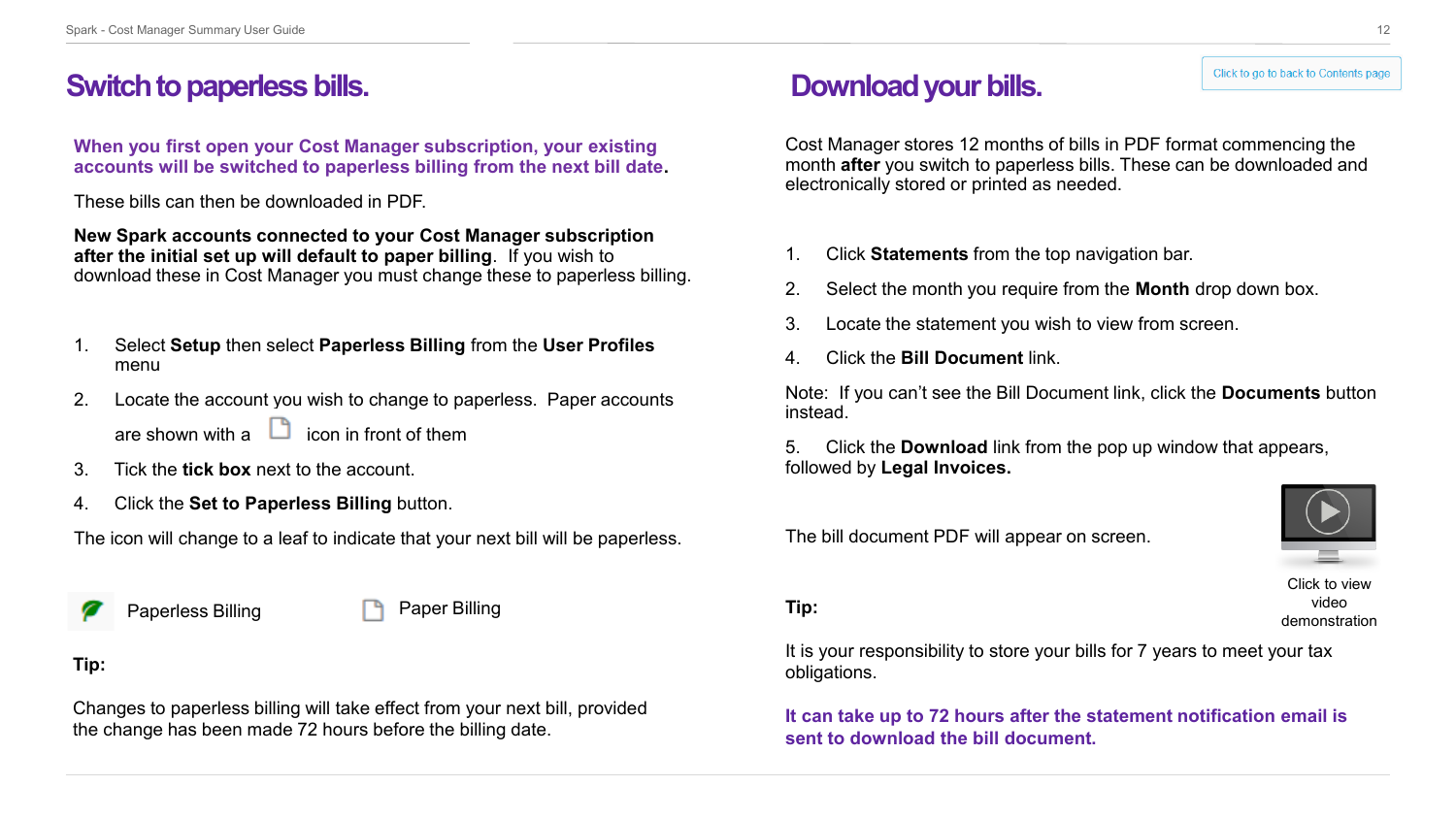#### **Reset your forgotten password.**

If you have forgotten your password, you can reset it quickly and easily online.

#### **Click Here to Log In**

- 1. Select the **Forgot Your Login or Password** link.
- 2. Enter your **Username** in the field provided & click the **Continue**  button.
- 4. Answer your **Security Question** & click **Continue**.
- 5. Enter a new **password**. Re-enter this password in the **Confirm Password** field and click **Continue.**

An email with a validation link will be sent to you.

Click on the link within 1 hour to be directed to a login page to accept your new password.



Click to view video [demonstration](https://player.vimeo.com/external/238681449.hd.mp4?s=621ccfa3ec3a509a098853af05ca9bde2edce958&profile_id=174)

### **Change notification email preferences.**

If you wish to turn off, or turn on the statement notification emails that are sent each month, you can do this through the **Preferences.** 

- 1. Click **Setup** from the top navigation bar.
- 2. Under **User Profiles**, click **Preferences**.
- 3. Scroll to the bottom of the page and untick the tickbox next to **Email** in the **New Statement Notification** area to turn the statement notification off. **Tick** the tickbox to turn the statement notification on.
- 4. Click the **Save** button to save your changes.

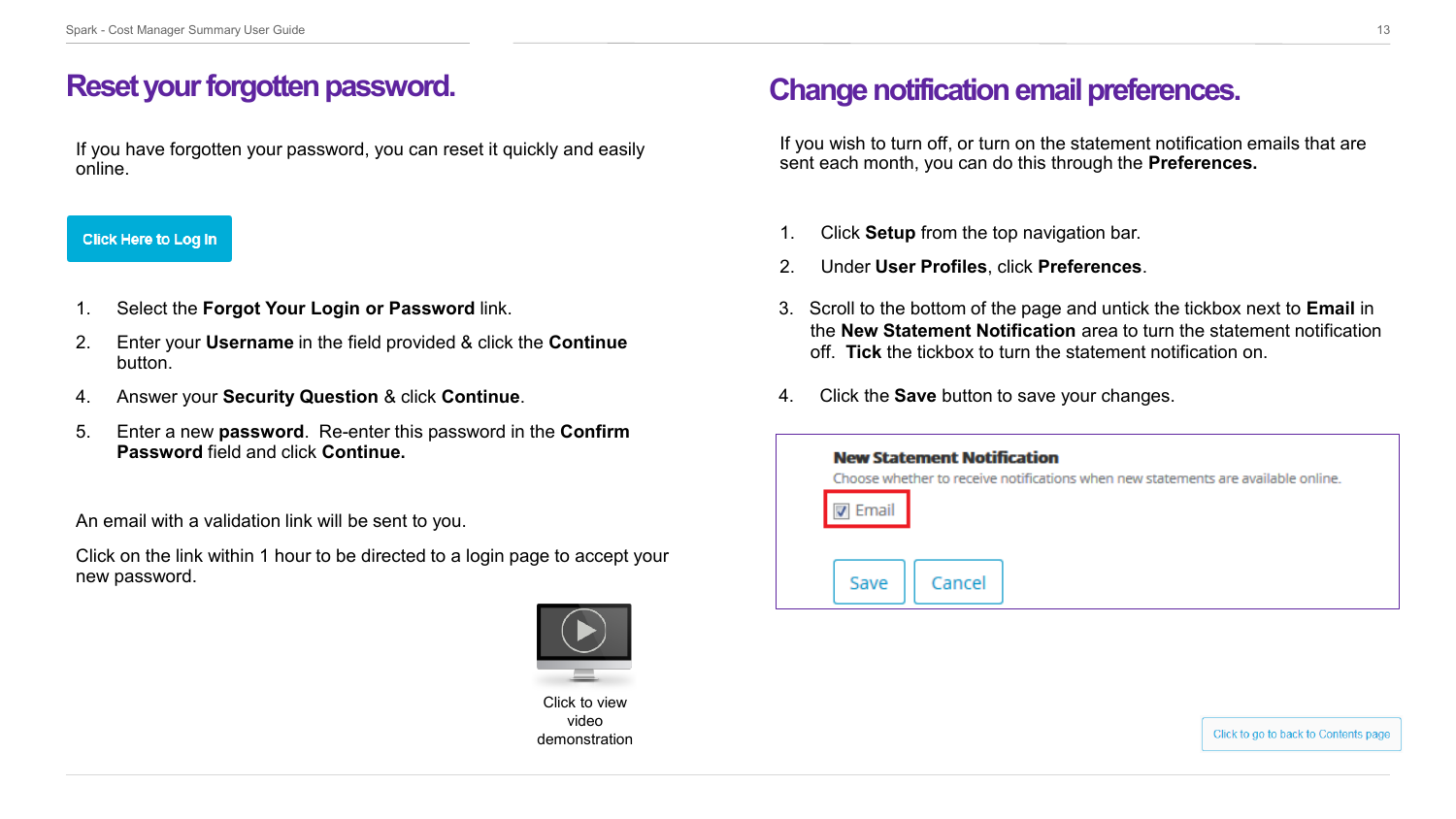# <span id="page-13-0"></span>**Account Display.**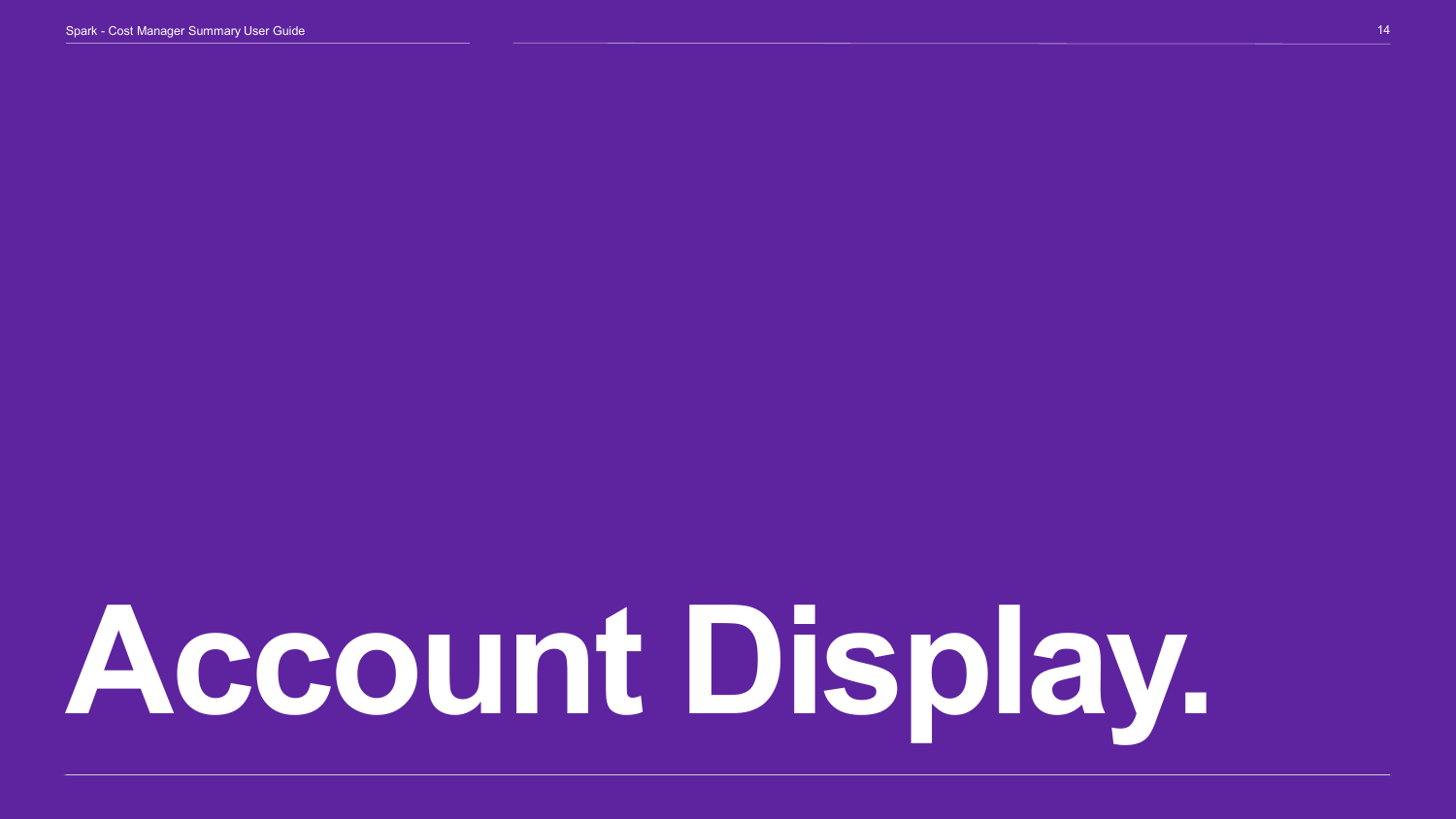### **Background.**

Cost Manager retains accounts and service numbers associated to those accounts, for your customer profile.

Sometimes an account may no longer be actively billing, or you may find that you no longer need to see the details of some accounts and want to remove these from your subscription.

The **Account Display** feature allows you to select which accounts are visible in Cost Manager, and which accounts are hidden from view.

When an account is hidden, the account and all associated services will no longer be visible or accessible in the following screens:

- Statements
- Reports
- Statement Notification Emails
- Paperless Billing

#### **Tip**:

Hiding accounts will not delete the account. This feature will only hide the account and services associated to that account from being able to be seen.

When an account is hidden, it is hidden across all time. There is no ability to hide an account before or after an effective date.

If you log in you cannot see an account or is unable to return report results as expected, please check that the account is not hidden.

#### **Select the accounts you want to see.**

By default, all accounts will be visible. To change the accounts that are visible in Cost Manager:

- 1. Click **Setup** from the top navigation bar.
- 2. Under **Account Information**, click **Account Display**.

| Spark <sup>nz</sup> Cost Manager Summary                                             |      |             |
|--------------------------------------------------------------------------------------|------|-------------|
| <b>Download Centre</b><br>Home<br>Reports-<br>Setup<br><b>Statements</b>             | Help | Logout      |
| Setup                                                                                |      | 2           |
| <b>User Profiles</b>                                                                 |      | $\check{ }$ |
| <b>Personal Information</b><br>Change your login, password, and e-mail address.      |      |             |
| <b>Preferences</b><br>Change your user preferences.                                  |      |             |
| <b>Paperless Billing</b><br>Change the paperless billing settings for your accounts. |      |             |
| <b>Account Information</b>                                                           |      |             |
| <b>SFTP Locations</b><br>Create and manage SFTP locations for report orders.         |      |             |
| <b>Account Display</b><br>Determine which accounts will appear online.               |      |             |
|                                                                                      |      |             |

Accounts that are visible in Cost Manager are shown with a check mark in the **Visibility** Column:

| <b>Visibility</b> | It | Account | ı٠ | <b>Description 1</b> | <b>Description 2</b> | ٠ |
|-------------------|----|---------|----|----------------------|----------------------|---|
|                   |    | 5376    |    |                      |                      |   |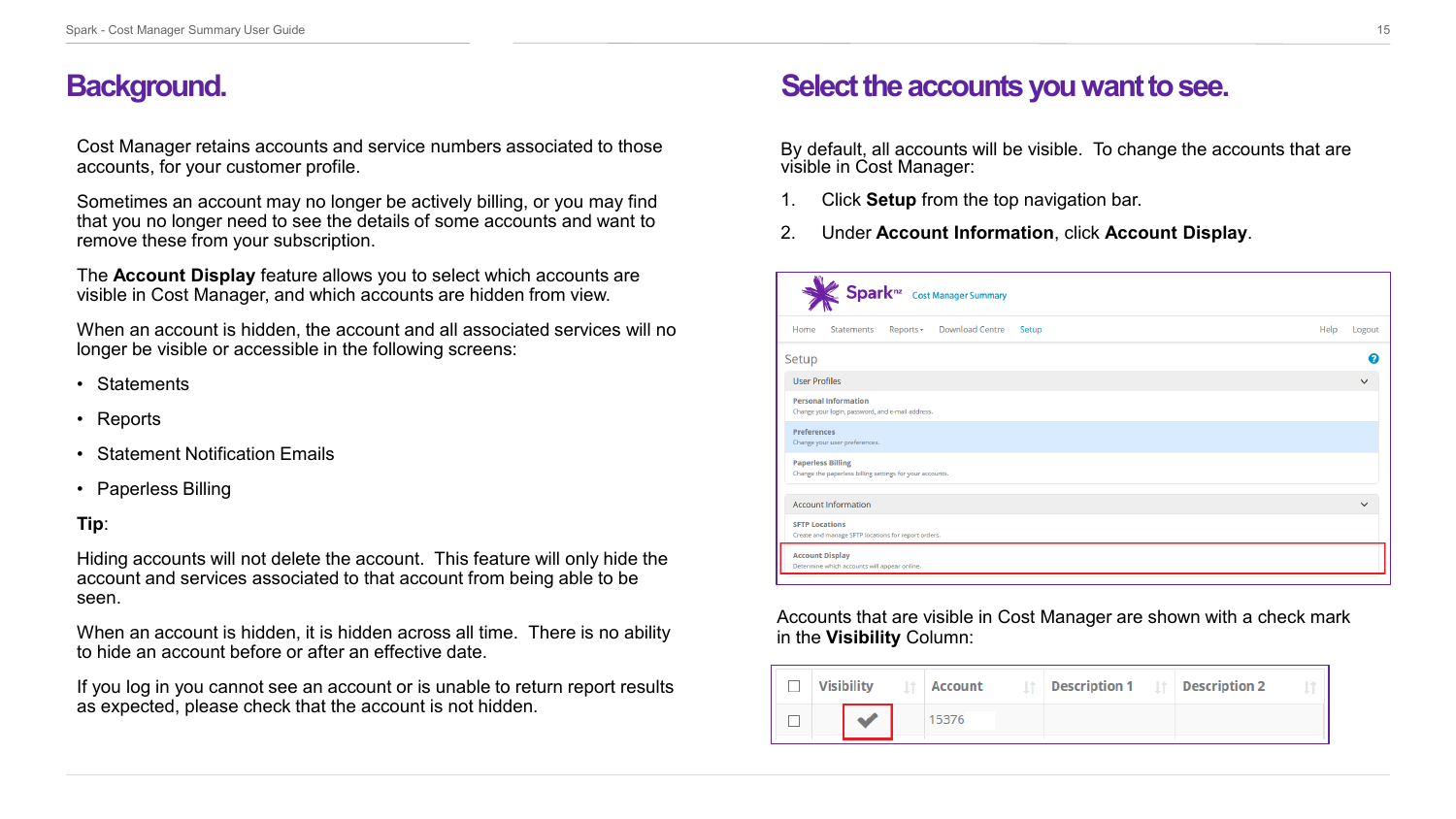### **Select the accounts you want to see continued...**

To **Hide** an account:

- 1. Tick the tickbox next to the account you wish to hide.
- 2. Click the **Hide Accounts** button.

| Show                    | <b>Hide Accounts</b><br>Entries<br>$\checkmark$<br>$1 - 5$ | <b>Show Accounts</b> |    |                      |         |                      |          |                               |
|-------------------------|------------------------------------------------------------|----------------------|----|----------------------|---------|----------------------|----------|-------------------------------|
| $\blacksquare$          | <b>Visibility</b><br>11                                    | <b>Account</b>       | 1t | <b>Description 1</b> | $\pm$ 1 | <b>Description 2</b> |          | 11                            |
| $\overline{\mathbf{v}}$ | $\checkmark$                                               | 153769               |    |                      |         |                      |          |                               |
| K                       | $\checkmark$                                               | 245764               |    |                      |         |                      |          |                               |
| $\Box$                  | $\checkmark$                                               | 245978               |    |                      |         |                      |          |                               |
| $\Box$                  | $\checkmark$                                               | 246101               |    |                      |         |                      |          |                               |
| $\Box$                  | $\checkmark$                                               | 304496               |    |                      |         |                      |          |                               |
| $\Box$                  | $\checkmark$                                               | 310844               |    |                      |         |                      |          |                               |
|                         | Showing 0 to 6 of 6 entries                                |                      |    |                      |         |                      | Previous | $\overline{1}$<br><b>Next</b> |

#### The accounts that are hidden will be displayed with a  $\bigcirc$  icon next to it.

| Show   | $5\sqrt{2}$ |                   | Entries |                |   |                      |              |                      |     |
|--------|-------------|-------------------|---------|----------------|---|----------------------|--------------|----------------------|-----|
| $\Box$ |             | <b>Visibility</b> | $\pm$   | <b>Account</b> | Е | <b>Description 1</b> | $\mathbf{H}$ | <b>Description 2</b> | Jî. |
| $\Box$ |             | Ø                 |         | 15376          |   |                      |              |                      |     |
| $\Box$ |             | 0                 |         | 24576          |   |                      |              |                      |     |
| $\Box$ |             | $\checkmark$      |         | 24597          |   |                      |              |                      |     |
| $\Box$ |             | $\checkmark$      |         | 24610          |   |                      |              |                      |     |
| $\Box$ |             | $\checkmark$      |         | 30449          |   |                      |              |                      |     |
| $\Box$ |             | ✔                 |         | 31084          |   |                      |              |                      |     |

These accounts (and services attached to those accounts) will no longer be visible to any user.

To **Unhide** an account:

- 1. Tick the tickbox next to the account you wish to unhide
- 2. Click the **Show Accounts** button.

|                      | <b>Hide Accounts</b>            | <b>Show Accounts</b> |    |                            |                                               |
|----------------------|---------------------------------|----------------------|----|----------------------------|-----------------------------------------------|
| Show                 | $\checkmark$<br>Entries<br>$-5$ |                      |    |                            |                                               |
| $\blacksquare$       | <b>Visibility</b><br>11         | <b>Account</b>       | 1t | <b>Description 1</b><br>1t | <b>Description 2</b><br>$\downarrow \uparrow$ |
| $\blacktriangledown$ | 0                               | 153769               |    |                            |                                               |
| √                    | 0                               | 245764               |    |                            |                                               |
| $\Box$               | $\checkmark$                    | 245978               |    |                            |                                               |
| $\Box$               | $\checkmark$                    | 246101               |    |                            |                                               |
| $\Box$               | $\checkmark$                    | 304496               |    |                            |                                               |
| $\Box$               | $\checkmark$                    | 310844               |    |                            |                                               |
|                      | Showing 0 to 6 of 6 entries     |                      |    |                            | $\mathbf{1}$<br><b>Next</b><br>Previous       |

#### The accounts that are visible will be displayed with a  $\bullet\hspace{1mm}$  icon next to it

| □ | <b>Visibility</b><br>It | <b>Account</b> | <b>Description 1</b><br>١t | <b>Description 2</b><br>11 |
|---|-------------------------|----------------|----------------------------|----------------------------|
| □ | $\checkmark$            | 15376          |                            |                            |
| □ | $\checkmark$            | 24576          |                            |                            |
| □ | ✔                       | 24597          |                            |                            |
| □ | ✔                       | 24610          |                            |                            |
| □ | ✔                       | 30449          |                            |                            |
| □ | ✔                       | 31084          |                            |                            |

These accounts (and services attached to those accounts) will again be visible to any user.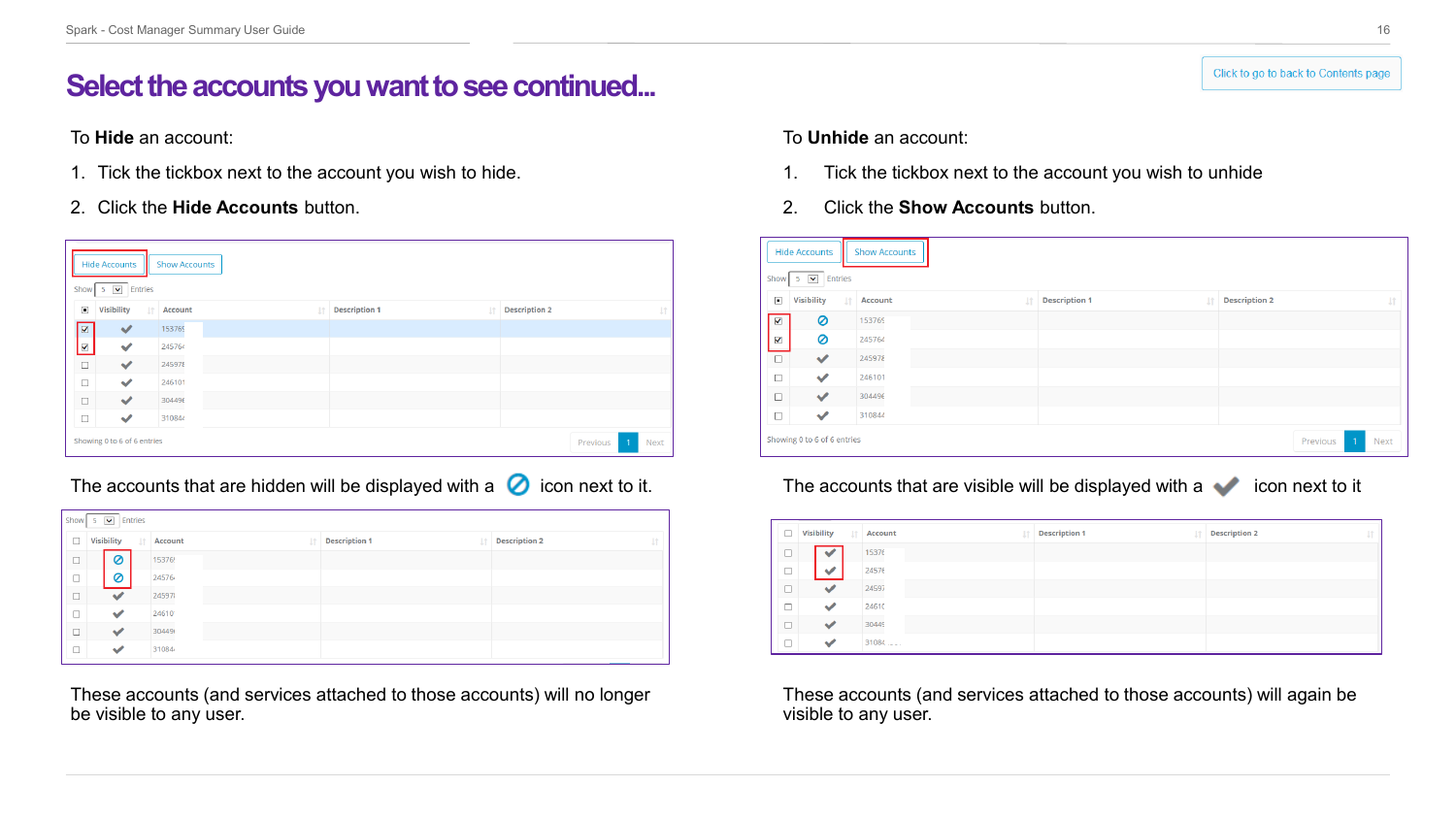<span id="page-16-0"></span>Spark - Cost Manager Summary User Guide 17 November 17 November 2008 17 November 2008 17 November 2008 17 November 2008 17 November 2008 17 November 2008 17 November 2008 17 November 2008 17 November 2008 17 November 2008

# **Reports.**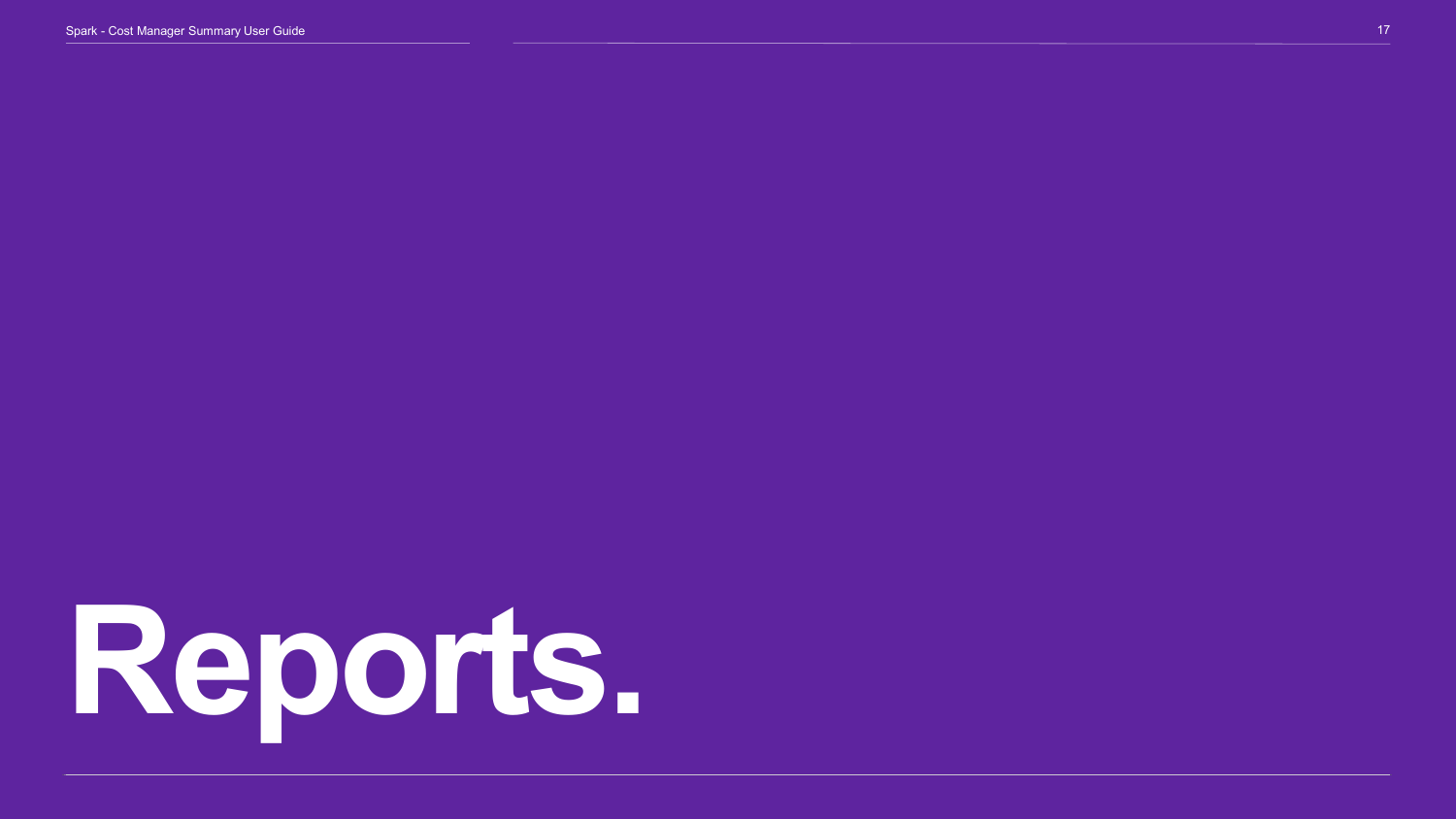# **Overview.**

Cost Manager contains powerful pre-existing reports which help you to analyse your telecommunication's usage and costs. You can add new reports, or edit and customise existing reports to provide the information you need for your organisation.

#### **Summary Reports**

Summary reports display your billed data with totals and averages. Use summary reports to get an overall picture of your telecommunications spend. Cost Manager provides a variety of pre-defined summary reports to help you analyse your billing information.

To access Summary reports, select **Reports** from the top navigation bar, followed by **Summary** Reports.

A list of reports will appear on screen. By clicking on the name of the report, the information contained within the report will then be displayed.

#### **Detailed Reports**

Detailed reports display line by line itemised billed data. Use detailed reports to get a more granular view of your telecommunications spend by each service and charge type. This can be all of the calls made by a mobile service, or each rental fee charged each month. Cost Manager provides a variety of pre-defined summary reports to help you analyse your billing information.

To access Detailed reports, select **Reports** from the top navigation bar, followed by **Detailed Reports**.

A list of reports will appear on screen. By clicking on the name of the report, the information contained within the report will then be displayed.

# **Produce a Report.**

Select **Reports** from the top navigation bar, followed by **Summary** Reports or **Detail** Reports.

A list of reports will appear on screen.

Click on the name of the report to produce the report on screen.

# **Column Sorting.**

While viewing reports on screen, click on any of the column headers to sort the information according to that column.

| Calls by Call Category                                 |                      |                        |                               |                |                                  | 2             |
|--------------------------------------------------------|----------------------|------------------------|-------------------------------|----------------|----------------------------------|---------------|
| Data                                                   | <b>Hierarchy</b>     |                        | <b>Level</b>                  |                | <b>Filter</b>                    |               |
| December 2017 statements -                             | (Mobile)             |                        | Corporate<br>$\cdot$          |                | $(None) -$<br>$\sim$<br>$\cdots$ |               |
| Edit<br>Order<br>Show<br>entries<br>$\mathbf{r}$<br>50 |                      |                        |                               |                | 侖<br>÷                           | 囲<br>Ιv       |
| <b>If</b><br><b>Call Category</b>                      | Average Cost/Call JT | Average Call Length IT | <b>Average Cost/Minute IT</b> | Total Calls JT | <b>Total Minutes IT</b>          | Total Cost IT |
| Others                                                 | \$0.01               | 2,611.34               | \$0.00                        | 50.196         | 131.079.001.55                   | \$353.31      |
| <b>National Calls</b>                                  | \$0.00               | 2.52                   | \$0.00                        | 18,284         | 46,159.98                        | \$11.33       |
| <b>Mobile Calls</b>                                    | \$0.01               | 1.53                   | \$0.01                        | 222,534        | 339.700.64                       | \$1,728.05    |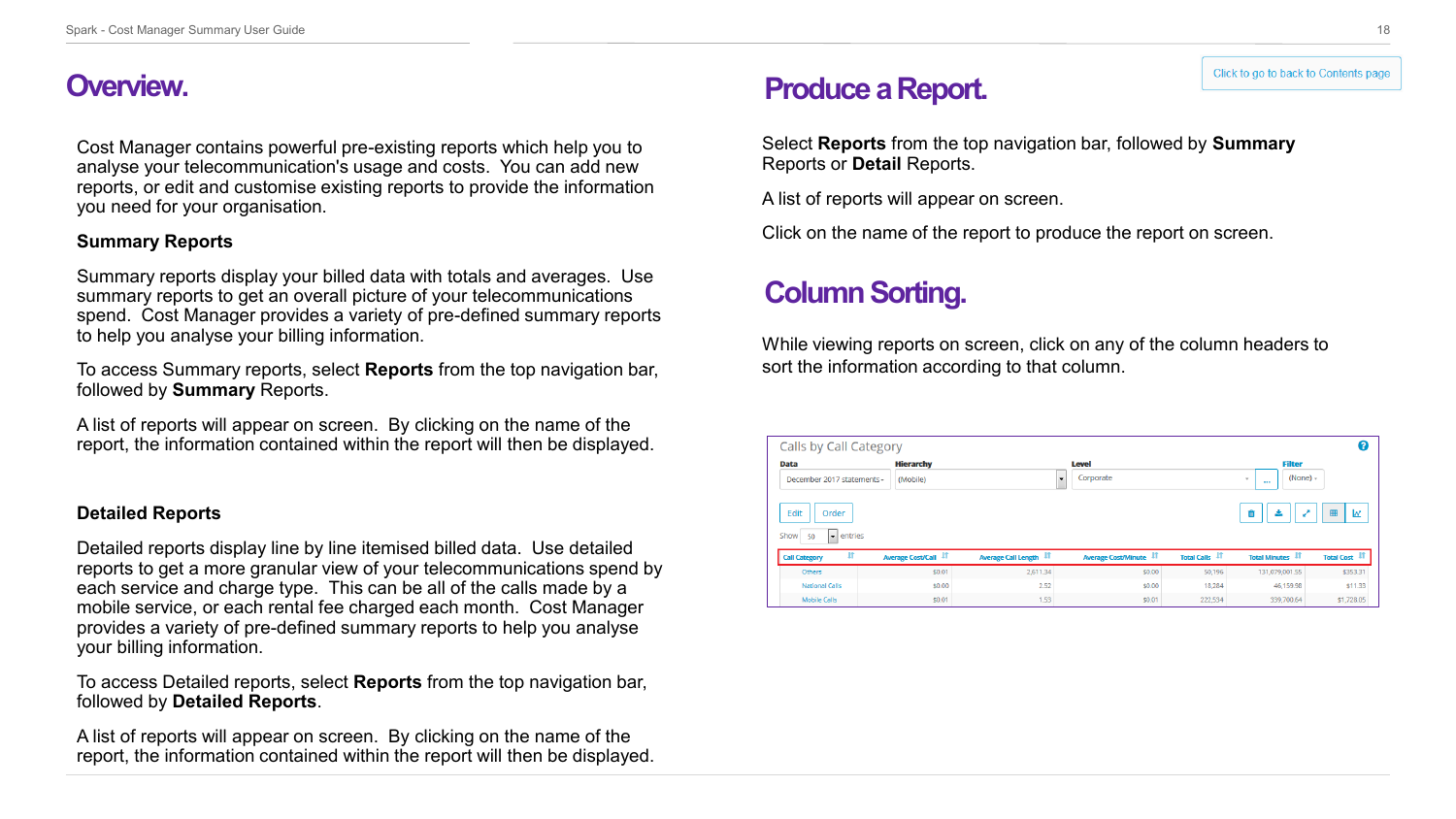# **Expanding the View.**

#### Click the **button to view more information by line**, or click the  $\begin{bmatrix} x \\ y \end{bmatrix}$ button to toggle to full screen view.

| <b>Itemised Call Details</b>                           |                                 |                                    |                                |                          |                        | 0                                           |
|--------------------------------------------------------|---------------------------------|------------------------------------|--------------------------------|--------------------------|------------------------|---------------------------------------------|
| <b>Data</b>                                            | <b>Hierarchy</b>                | Level                              |                                |                          | <b>Filter</b>          |                                             |
| November 2017 statements -                             | Corporate                       | Corporate<br>I.                    |                                | $\overline{\phantom{a}}$ | $(None) -$<br>$\cdots$ |                                             |
| Edit<br>Order<br>Show<br>entries<br>50<br>$\mathbf{r}$ |                                 |                                    |                                |                          |                        | 土                                           |
| Ħ.<br><b>Time Called</b><br><b>Date</b>                | IJ.<br>m.<br><b>Line Number</b> | <b>Service Description 1</b><br>Ħ. | <b>Service Description 2</b>   | <b>IT</b> Number Called  | IT Place Called        | $\mathbf{H}$<br>Iî.<br><b>Call Category</b> |
| 13/11/2017<br>19:44                                    | 033631240                       |                                    | <b>Test Description Export</b> | 0274540890               | <b>OTH NETWRK</b>      | Mobile Calls                                |
| 10/11/2017<br>08:40<br>$(+)$                           | 094760690                       | Craig                              | <b>Description 2 Test 4</b>    | 0212811993               | <b>OTH NETWRK</b>      | Mobile Calls                                |
| 01/11/2017<br>16:50<br>$_{(+)}$                        | 033631240                       |                                    | <b>Test Description Export</b> | 0274540890               | <b>OTH NETWRK</b>      | Mobile Calls                                |

**Hyperlinks.**

When you see a blue hyperlink, click it to open additional information.

| <b>Data</b>                                      | <b>Hierarchy</b>     |                        | <b>Level</b>                          |                | <b>Filter</b>                                      |                                                              |
|--------------------------------------------------|----------------------|------------------------|---------------------------------------|----------------|----------------------------------------------------|--------------------------------------------------------------|
| December 2017 statements -                       | (Mobile)             |                        | Corporate<br>$\overline{\phantom{a}}$ |                | $(None) -$<br>$\overline{\phantom{a}}$<br>$\cdots$ |                                                              |
| Edit<br>Order<br>$\bullet$ entries<br>Show<br>50 |                      |                        |                                       |                | 土<br>$\mathbf{r}^{\mathbf{R}}$<br>ШI               | Ιv<br>囲                                                      |
|                                                  |                      |                        |                                       |                |                                                    |                                                              |
| Ħ<br><b>Call Category</b>                        | Average Cost/Call JT | Average Call Length IT | <b>Average Cost/Minute IT</b>         | Total Calls JT | <b>Total Minutes IT</b>                            |                                                              |
| Others                                           | \$0.01               | 2,611.34               | \$0.00                                | 50,196         | 131,079,001.55                                     |                                                              |
| <b>National Calls</b>                            | \$0.00               | 2.52                   | \$0.00                                | 18,284         | 46,159.98                                          |                                                              |
| <b>Mobile Calls</b>                              | \$0.01               | 1.53                   | \$0.01                                | 222,534        | 339,700.64                                         |                                                              |
| <b>Local Calls</b>                               | \$0.16               | 4.44                   | \$0.04                                | 16             | 71.00                                              | Total Cost JT<br>\$353.31<br>\$11.33<br>\$1,728.05<br>\$2.52 |
| <b>International Calls</b>                       | \$0.45               | 128.09                 | \$0.00                                | 8,696          | 1,113,907.00                                       | \$3,883.26                                                   |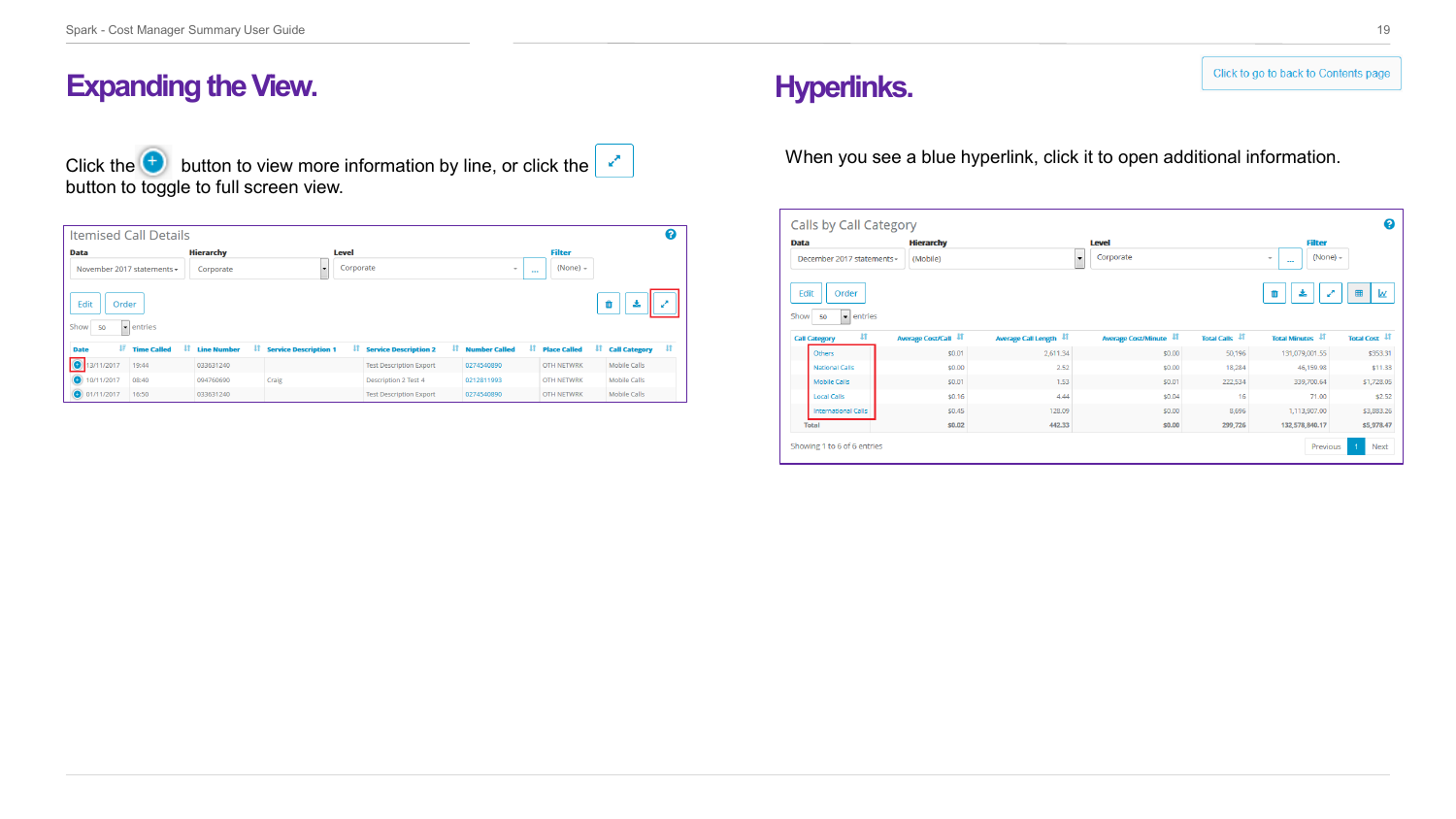# **Export Reports.**

| <b>Itemised Call Details</b>                                                             |                                       |                                    |                                           |                                   |                                  | (?                        |
|------------------------------------------------------------------------------------------|---------------------------------------|------------------------------------|-------------------------------------------|-----------------------------------|----------------------------------|---------------------------|
| <b>Data</b>                                                                              | <b>Hierarchy</b>                      | <b>Level</b>                       |                                           |                                   | <b>Filter</b>                    |                           |
| November 2017 statements <del>▼</del>                                                    | Corporate                             | Corporate<br>×                     |                                           | $\mathbf{v}$<br>1.11              | $(None)$ –                       |                           |
| Edit<br>Order<br>Show<br>$\blacktriangleright$ entries<br>50                             |                                       |                                    |                                           |                                   |                                  |                           |
| 耳<br><b>Time Called</b><br><b>Date</b>                                                   | ĮŤ<br><b>It</b><br><b>Line Number</b> | IJ<br><b>Service Description 1</b> | <b>It</b><br><b>Service Description 2</b> | <b>It</b><br><b>Number Called</b> | <b>II</b><br><b>Place Called</b> | ा<br><b>Call Category</b> |
| $\bigoplus$<br>13/11/2017<br>19:44                                                       | 033631240                             |                                    | <b>Test Description Export</b>            | 0274540890                        | <b>OTH NETWRK</b>                | <b>Mobile Calls</b>       |
| $\left( \begin{matrix} \text{ } \\ \text{ } \end{matrix} \right)$<br>10/11/2017<br>08:40 | 094760690                             | Craig                              | Description 2 Test 4                      | 0212811993                        | <b>OTH NETWRK</b>                | <b>Mobile Calls</b>       |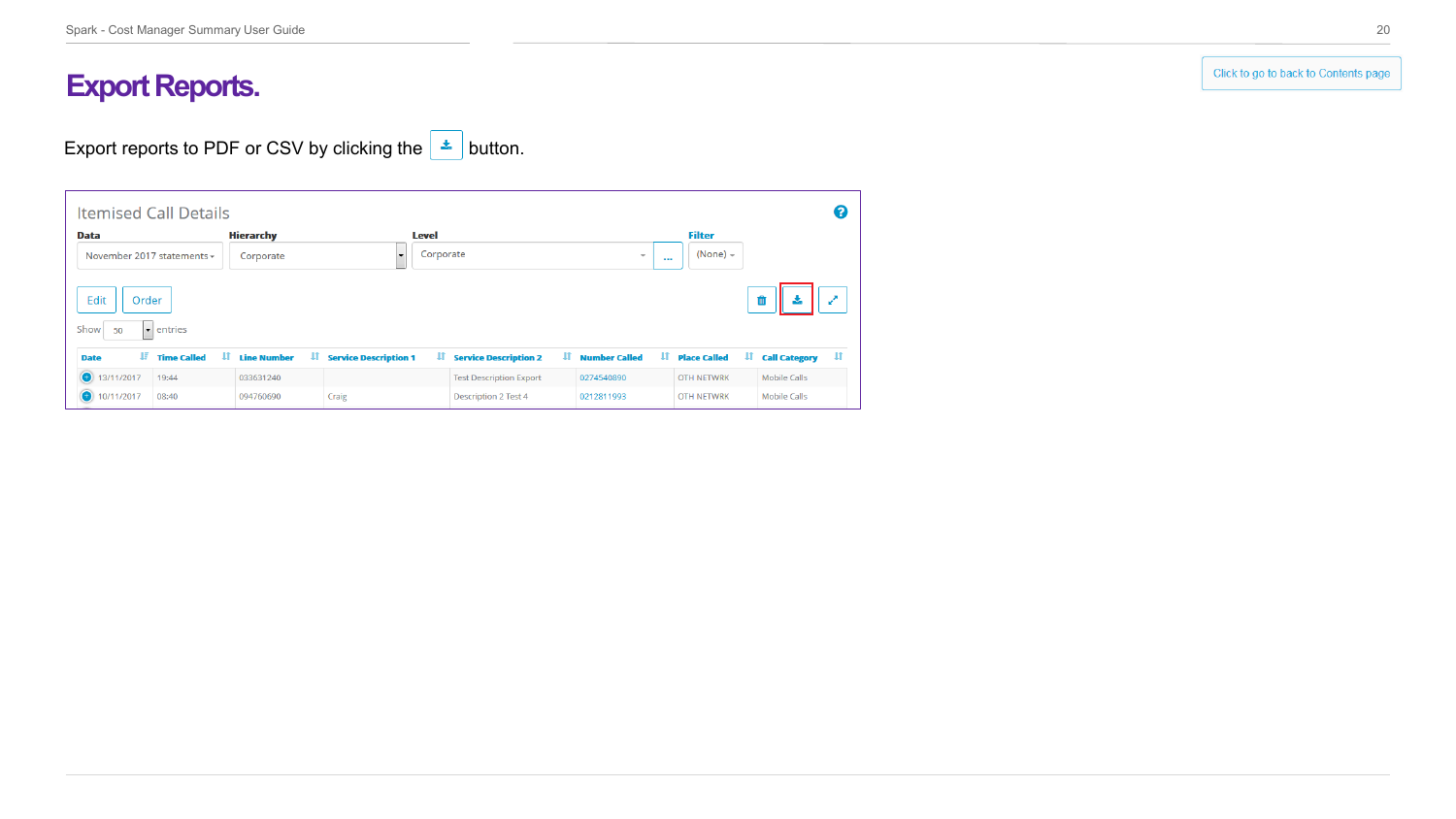# **Schedule Reports.**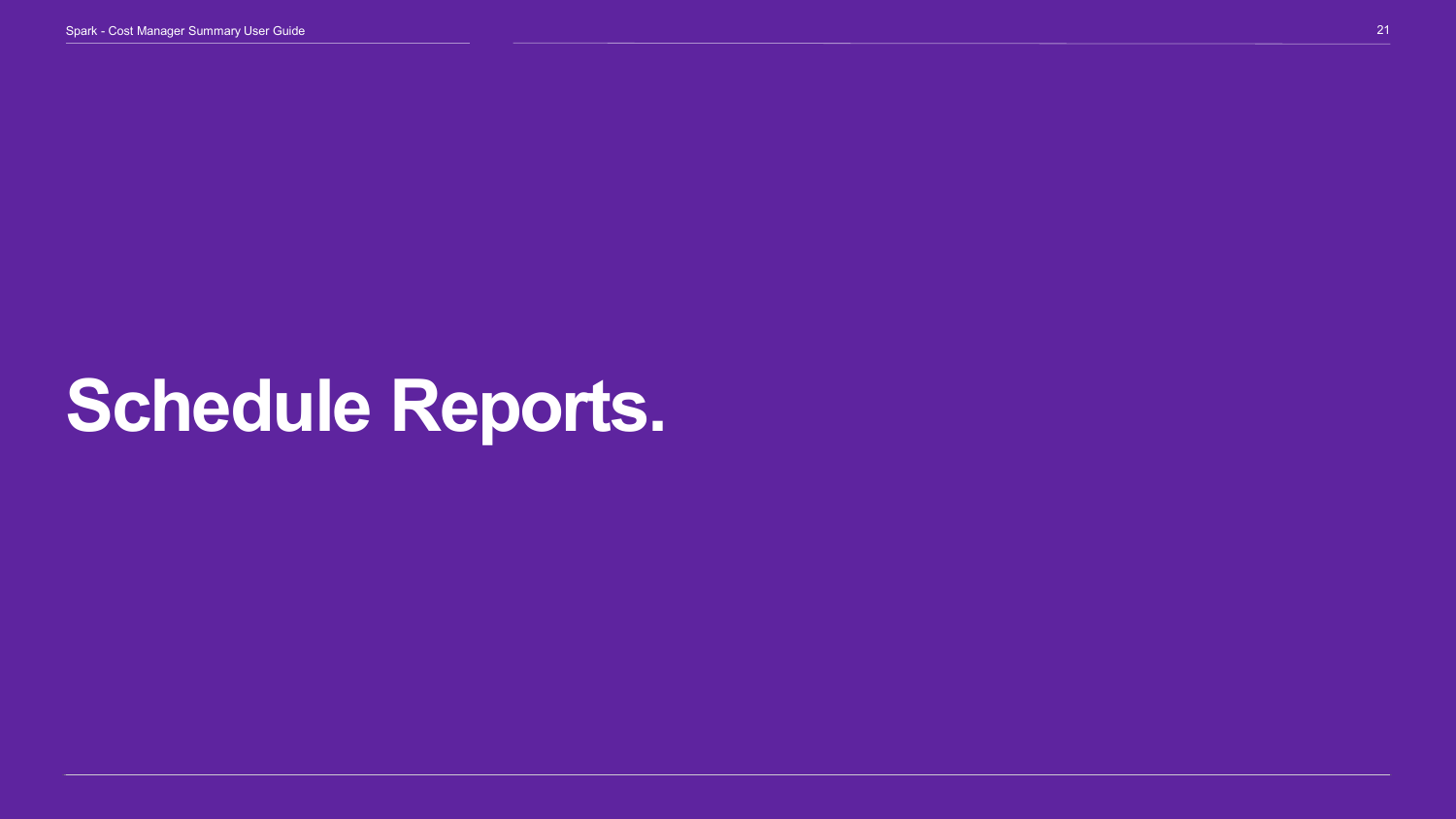#### **Order a scheduled report .**

Ordering a report automatically schedules the delivery of a report on a recurring day each week or month. This way, you don't have to remember to run the reports and the reports will automatically be sent to you.

1. Click **Reports** from the top navigation bar followed by **Summary Reports** or **Detailed Reports**.

Note: Detail reports provide line by line itemization of each charge

- 2. Choose the report you need from the list of reports available on screen.
- 3. Click the **Order Report** button

| <b>Summary Reports</b>                | Ω                   |
|---------------------------------------|---------------------|
| <b>Data</b>                           |                     |
| December 2018 statements <del>▼</del> |                     |
| <b>View Order Status</b>              |                     |
| <b>Call Detail</b>                    | <b>Order Report</b> |
| <b>■</b> Calls by Call Category       | 巤                   |
| Calls by Call Type / Rate             | 龠                   |
| I Calls by Day of Week Graph          | 龠                   |
| Calls by Line Number                  | 龠                   |
| Calls by Rate Period / Call Category  | 巤                   |
| Iv Calls by Rate Period Graph         | 龠                   |
| Top Frequently Called Numbers         | 龠                   |

4. Choose the report parameters that you require such as the **Level, Data** range, and **Filters** if applicable.

#### **Tip**:

When scheduling a report to be sent each month, ensure the **Data** drop down selected is based on **Billed Date**, and the **Current Month's Statements**.

| Order                                                                                  |                                                       |
|----------------------------------------------------------------------------------------|-------------------------------------------------------|
| To narrow the scope of the order, modify the settings below.                           |                                                       |
| <b>Report Name</b><br><b>Itemised Call Details</b>                                     |                                                       |
| <b>Hierarchy</b><br><b>Level</b>                                                       | <b>Filter</b><br><b>Data</b>                          |
| Corporate<br>Corporate<br>$\blacktriangledown$<br>$\overline{\phantom{a}}$<br>$\cdots$ | $(None) -$<br>Current month's statements -            |
|                                                                                        | <b>Current month's statements</b><br>All Data         |
|                                                                                        | Previous month's statements<br><b>Billed Date</b>     |
|                                                                                        | 15/11/2018 statement                                  |
|                                                                                        | <b>Activity Date</b><br>15/10/2018 statement<br>Ξ     |
|                                                                                        | 15/09/2018 statement                                  |
|                                                                                        | November 2018 statements                              |
|                                                                                        | October 2018 statements                               |
|                                                                                        | September 2018 statements<br>$\overline{\phantom{a}}$ |
|                                                                                        |                                                       |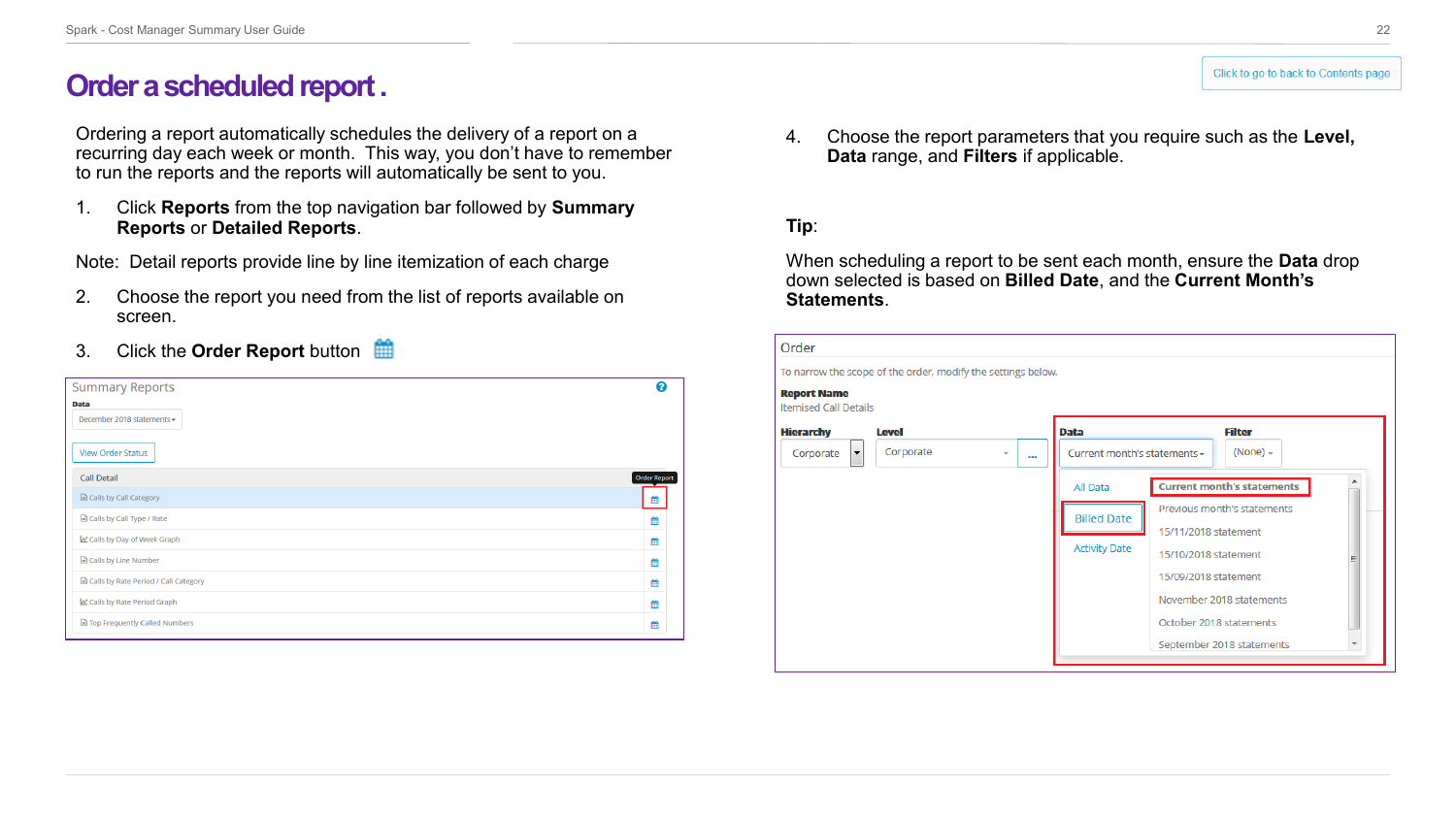## **Order a scheduled report continued...**

- 5. Select the **Order Frequency** by clicking on the most appropriate option.
- 6. Use the drop-down boxes available to change the selections for **Weekly** or **Monthly**



7. Choose the **Order Format** by clicking on the most appropriate option.



**Tip:**

We recommend scheduling reports to be produced a minimum of 3 days after the bill date. For example, if your bills are produced on the 1<sup>st</sup> of each month, schedule your reports to be completed on the 4<sup>th</sup>.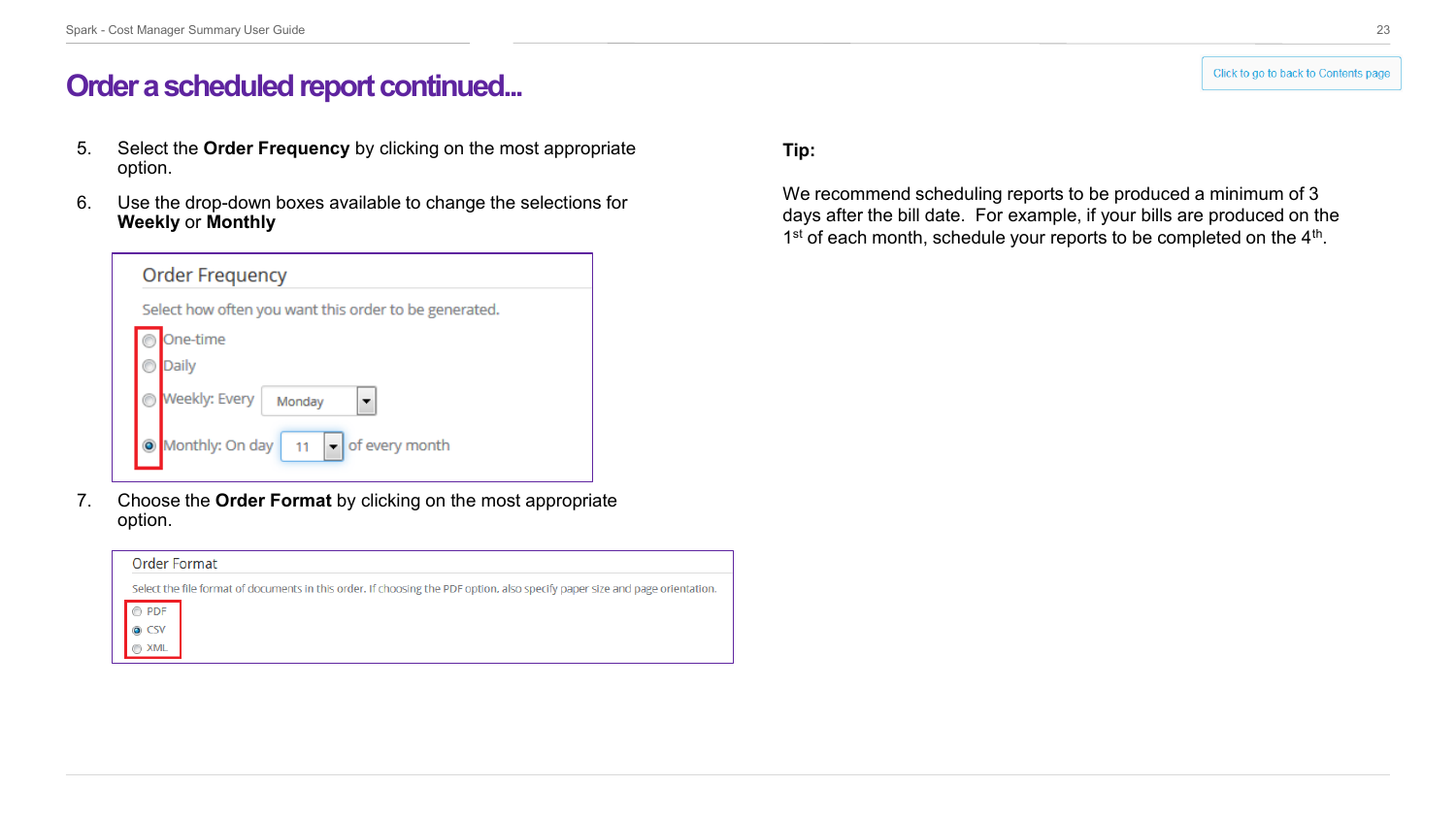#### **Order a scheduled report continued...**

8. Choose the **Order Delivery** method, and enter any additional email addresses in the **Send Additional Notification To** field. Click **Submit Order** to complete your order

#### **Order Delivery**

Select your preference for order delivery upon completion of your order. To send notification to additional recipients, enter their e-mail addresses separated by semicolons.

- ◉ Do not send e-mail notification when my order is complete.<br>This option will not send any notification when the report is available.
- Notify me by e-mail when my order is complete. This option will advise you by email that your report is ready. You will need to log into Cost Manager and download it from the Download Centre.
- O Notify me and any additional recipients entered below by e-mail, and include a link to download the order without logging into the application. This option will send you and additional recipients and email with a link to the report. The link will expire in 15 days and cannot be re-sent.
- O Notify me and any additional recipients entered below by e-mail, and attach the completed order. Files exceeding 2MB will not be attached. This option will send you and additional recipeints an email with the report attached.
- no Notify me and any additional recipients entered below by e-mail, and send the order to the selected SFTP location.

#### **SFTP Locations**

Globys

#### **Send Additional Notification To**

 $\overline{\phantom{a}}$ 

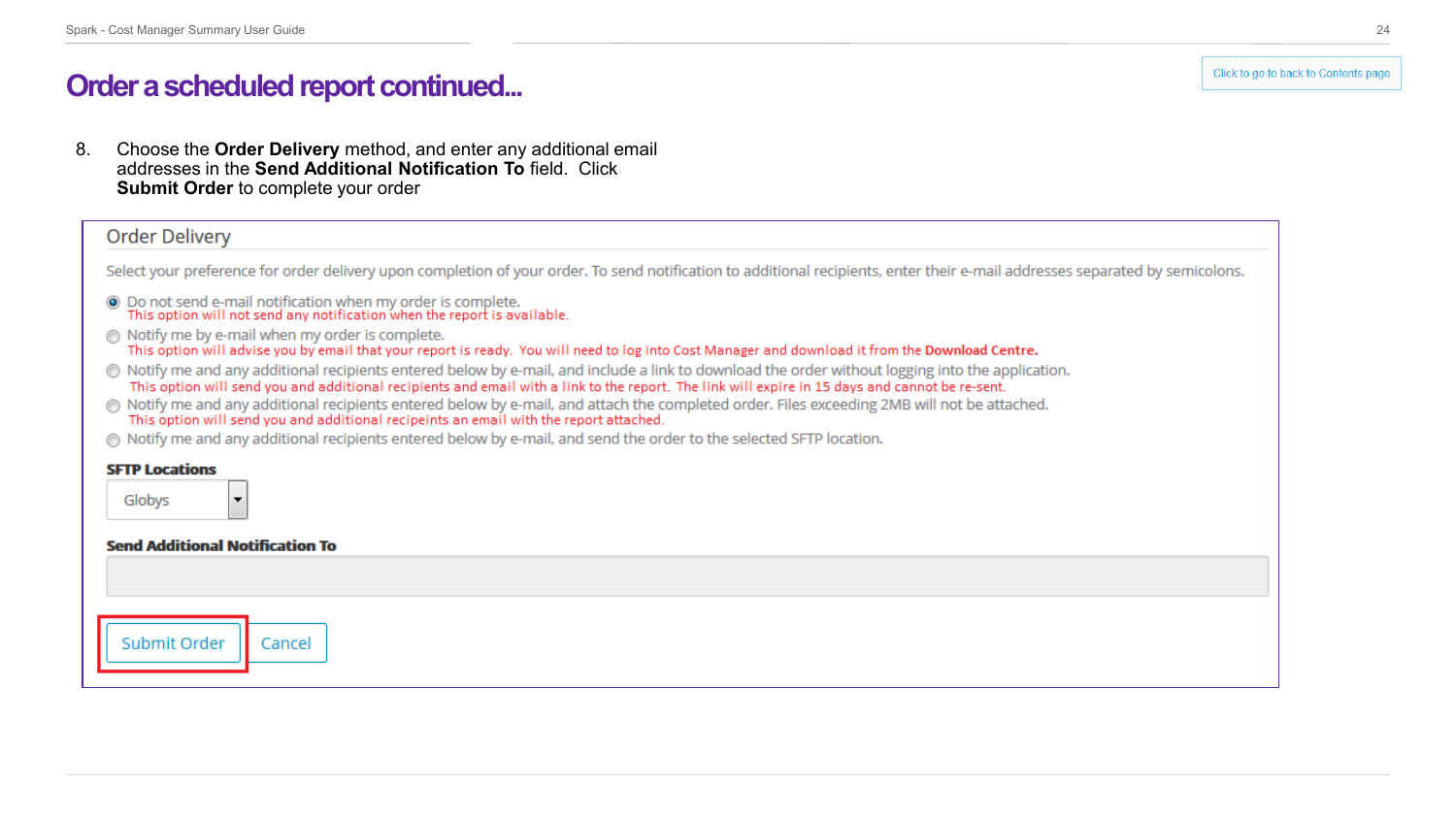# **Order a scheduled report continued…**

You will be directed to the **Pending Orders** screen in the **Download Centre** which can be used to confirm the report order.

|                                    | <b>Download Centre</b>                                                 |                       |                             |                        |                  |                        | ℯ                                         |
|------------------------------------|------------------------------------------------------------------------|-----------------------|-----------------------------|------------------------|------------------|------------------------|-------------------------------------------|
|                                    | <b>Completed Orders</b>                                                | <b>Pending Orders</b> |                             |                        |                  |                        |                                           |
| <b>Order Type</b><br><b>Detail</b> | $\blacktriangledown$                                                   |                       |                             |                        |                  |                        |                                           |
| <b>Edit Order</b><br>Show<br>250   | <b>Remove Orders</b><br>$\blacktriangleright$ entries                  |                       | <b>Go To Another Report</b> |                        |                  |                        | 志                                         |
| $\Box$                             | <b>Document</b>                                                        |                       | If Type<br>Jî.              | IΞ<br><b>Frequency</b> | <b>Scheduled</b> | <b>If</b> Format<br>T. | <b>Additional</b><br><b>Recipients IT</b> |
| $\Box$                             | All Charges by Line Number<br>Hierarchy: Corporate<br>Level: Corporate |                       | All Charges                 | Monthly:               | 01/12/2017       | <b>CSV</b>             |                                           |
|                                    | Data: December 2017 statements<br>Filter: None                         |                       |                             | 1st of each month      |                  |                        |                                           |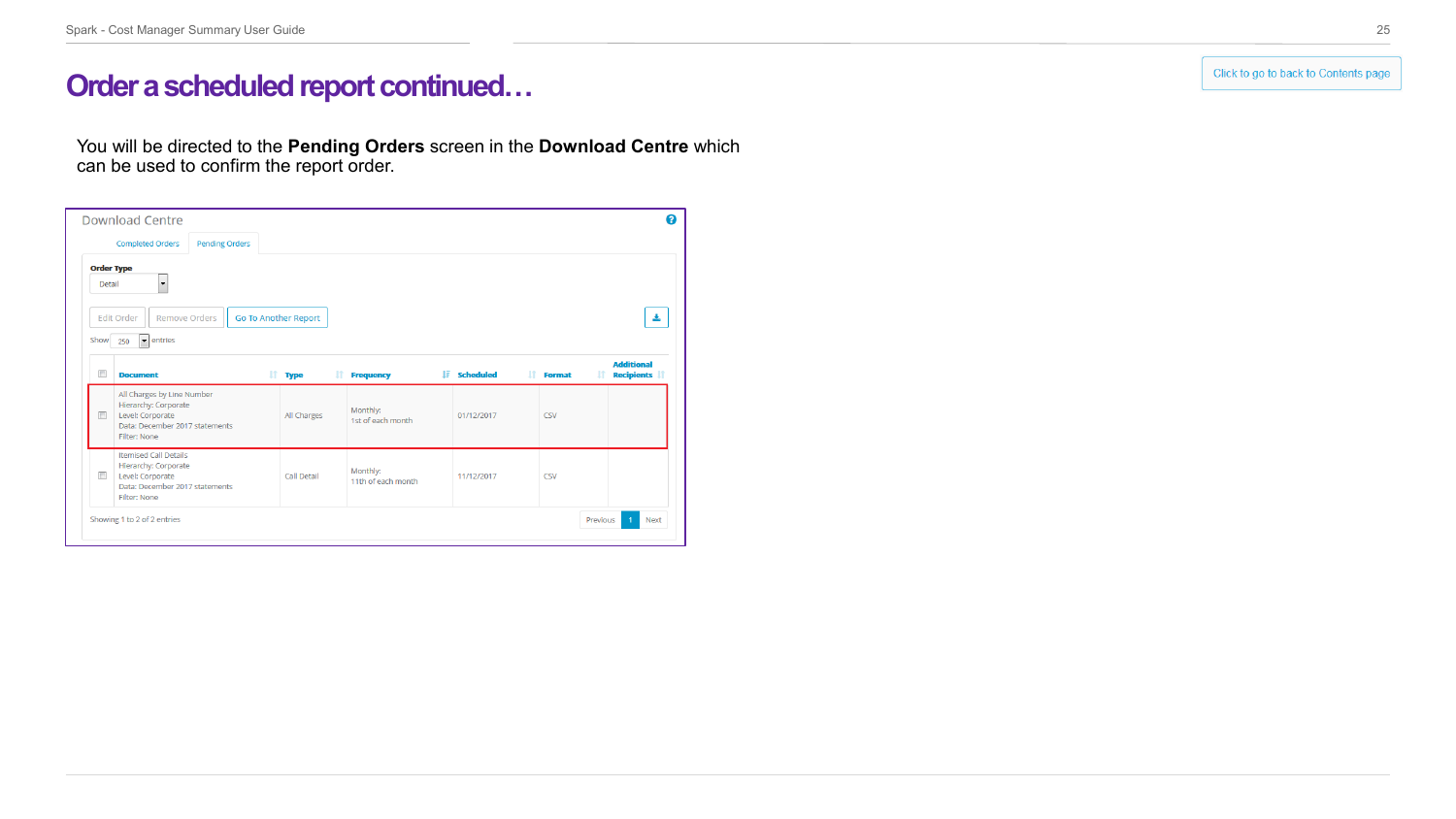# **Download Centre.**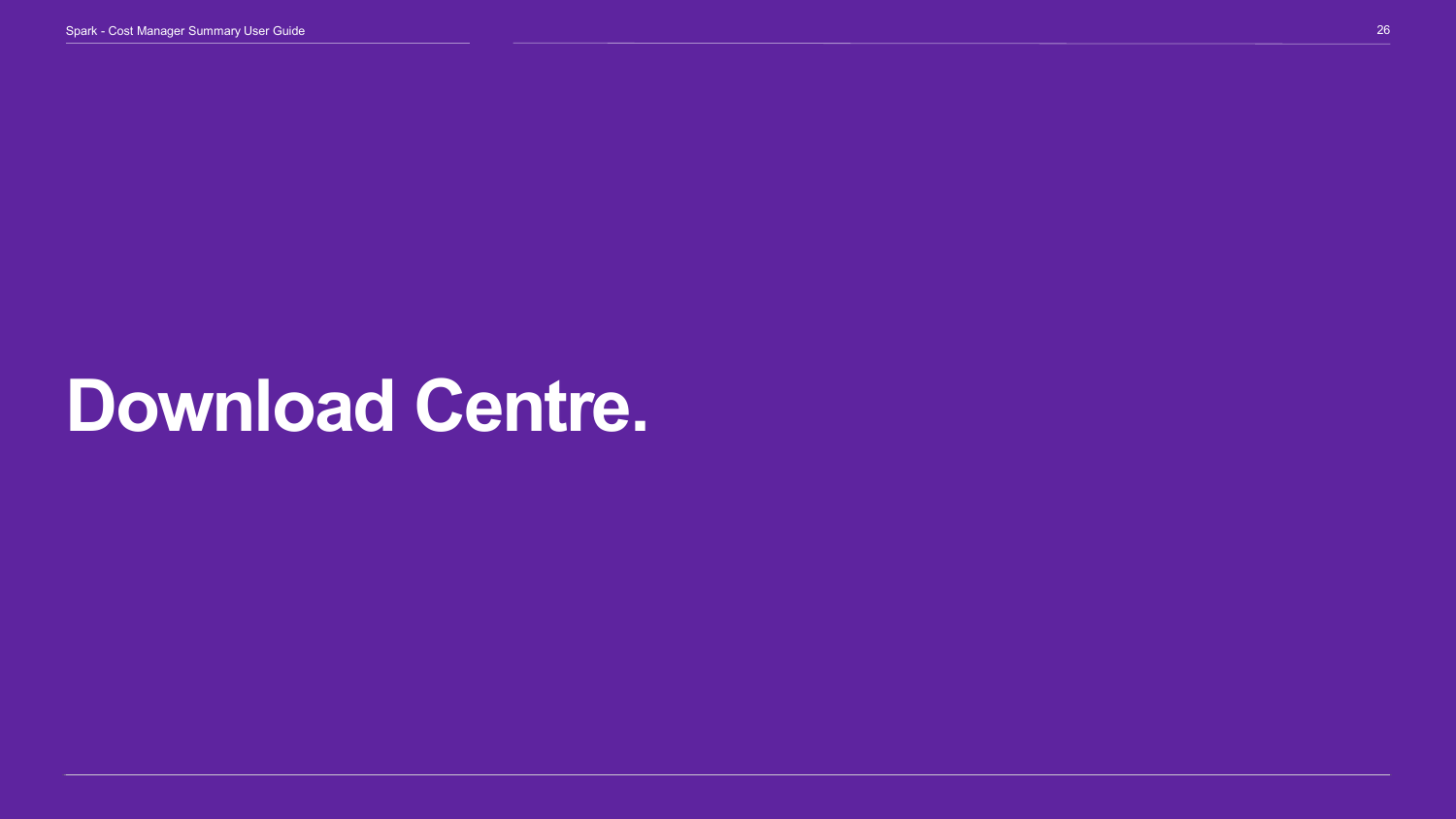### **Download Centre.**

Ordered documents that have completed processing can be downloaded from this page. The status of completed documents is indicated with an icon:

La Ready To Download V Already Downloaded

⊘ No Data Available To Create Document © Document Expires Soon

Documents are kept for 15 days before deletion. Once a document has been deleted from the download centre, the report must be rerun/re-ordered if the data is required.

# **View Completed or Pending Report Orders.**

To View Completed or Pending Report Orders:

- 1. Click **Download Centre** and click on the **Completed Orders** or the **Pending Orders** Tab.
- 2. Use the **Order Type** drop down box to select **Summary**, **Detail**, **Cost Allocation** or **Statements** (note, statements are not the bill documents/invoices).
- 3. A list of all reports that have been completed in the last 15 days will appear.
- 4. Click the name of the report you would like to view.

# **Edit a Pending Report Order.**

**Pending Orders** can be edited up to 24 hours before the report is produced. This includes adding or changing email addresses for intended recipients or changing other report parameters.

- 1. Select the **Pending Orders** tab and locate the report you wish to edit.
- 2. Tick the tick box next to the report name, then click the **Edit Order**  button.

Note: If you wish to delete the report, click the **Remove Orders**  button.

3. Make the necessary changes to the report order information (for example changing the recipient's email address) and click the **OK**  button to continue.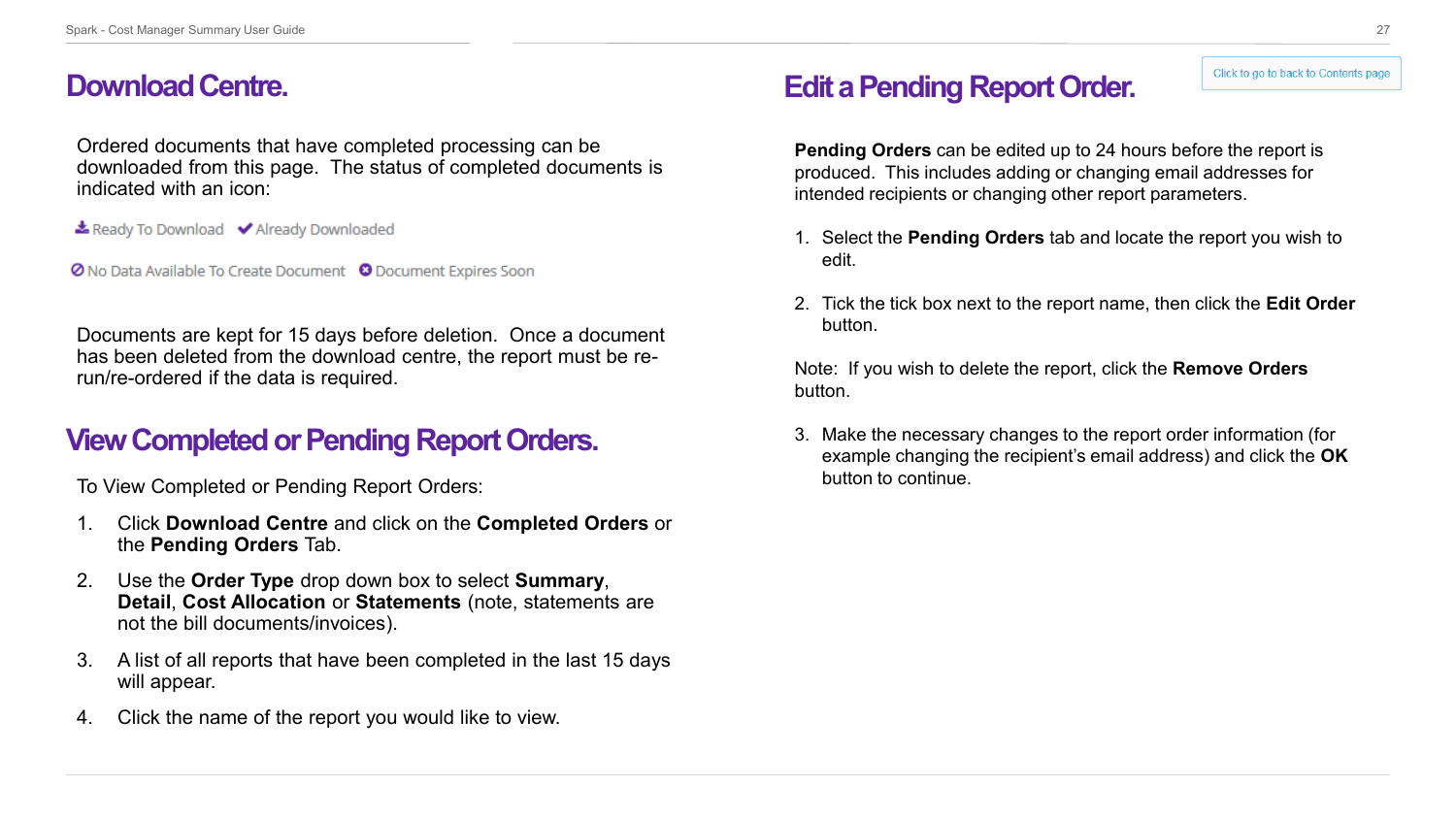# <span id="page-27-0"></span>**Additional Information.**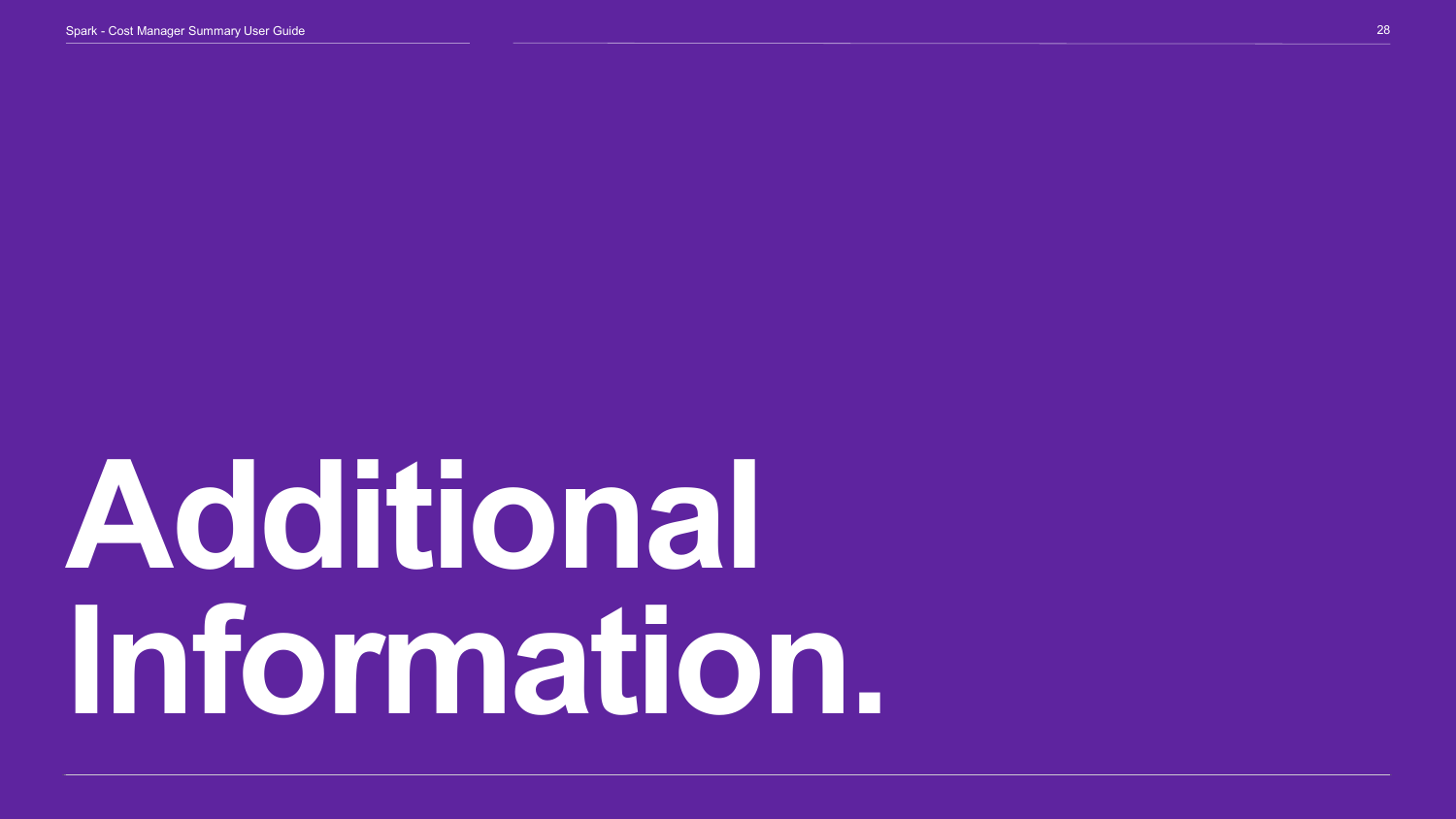## **Cost Manager packages.**

There are 2 alternative Cost Manager package types to choose from:

| <b>Package</b>                                             | <b>Features &amp; Benefits</b>                                                                                                                                                                                                                                                                                                                                                                                                                                                |
|------------------------------------------------------------|-------------------------------------------------------------------------------------------------------------------------------------------------------------------------------------------------------------------------------------------------------------------------------------------------------------------------------------------------------------------------------------------------------------------------------------------------------------------------------|
| <b>Cost Manager Monthly</b><br>$($59.95+GST$ per month)    | Multiple User Access (9 additional<br>$\bullet$<br>users)<br>Access your organisation's electronic<br>$\bullet$<br><b>PDF Bills</b><br><b>Create Cost Centres to automatically</b><br>allocate cost and usage to departments<br>or locations.<br>Run Cost Allocation reports.<br>16 pre-defined summary reports with 6<br>detailed reports.<br>Add Bill Line Descriptions or free text<br>descriptions.<br>Automatic reporting that reduces<br>administrative time and costs. |
| Cost Manager Monthly +<br>Daily (\$89.95+GST per<br>month) | Cost Manager Monthly features plus:<br>Unbilled reporting enables monitoring of<br>usage before billing<br>Email alerts to identify any abnormal<br>usage<br>Pre-bill transparency to enable<br>management of budgets proactively.                                                                                                                                                                                                                                            |

# **Change your package.**

You can upgrade your package to Cost Manager Monthly online after you have logged in to Cost Manager..

- 1. Click **Setup** from the top navigation bar
- 2. Select **Packages** located in the **Account Information** area
- 3. Click **Cost Manager Monthly**
- 4. Select your **activation Date**
- 5. Tick the tick box to confirm that you have read and accepted the **Terms of Use** (after reading these terms)
- 6. Click **OK**

To upgrade your package to Cost Manager Daily, please contact the Spark Cost Manager Team at [costmanager@spark.co.nz.](mailto:costmanager@spark.co.nz)

For more information about the packages available, please visit us at [www.sparkdigital.co.nz/costmanager.](http://www.sparkdigital.co.nz/costmanager)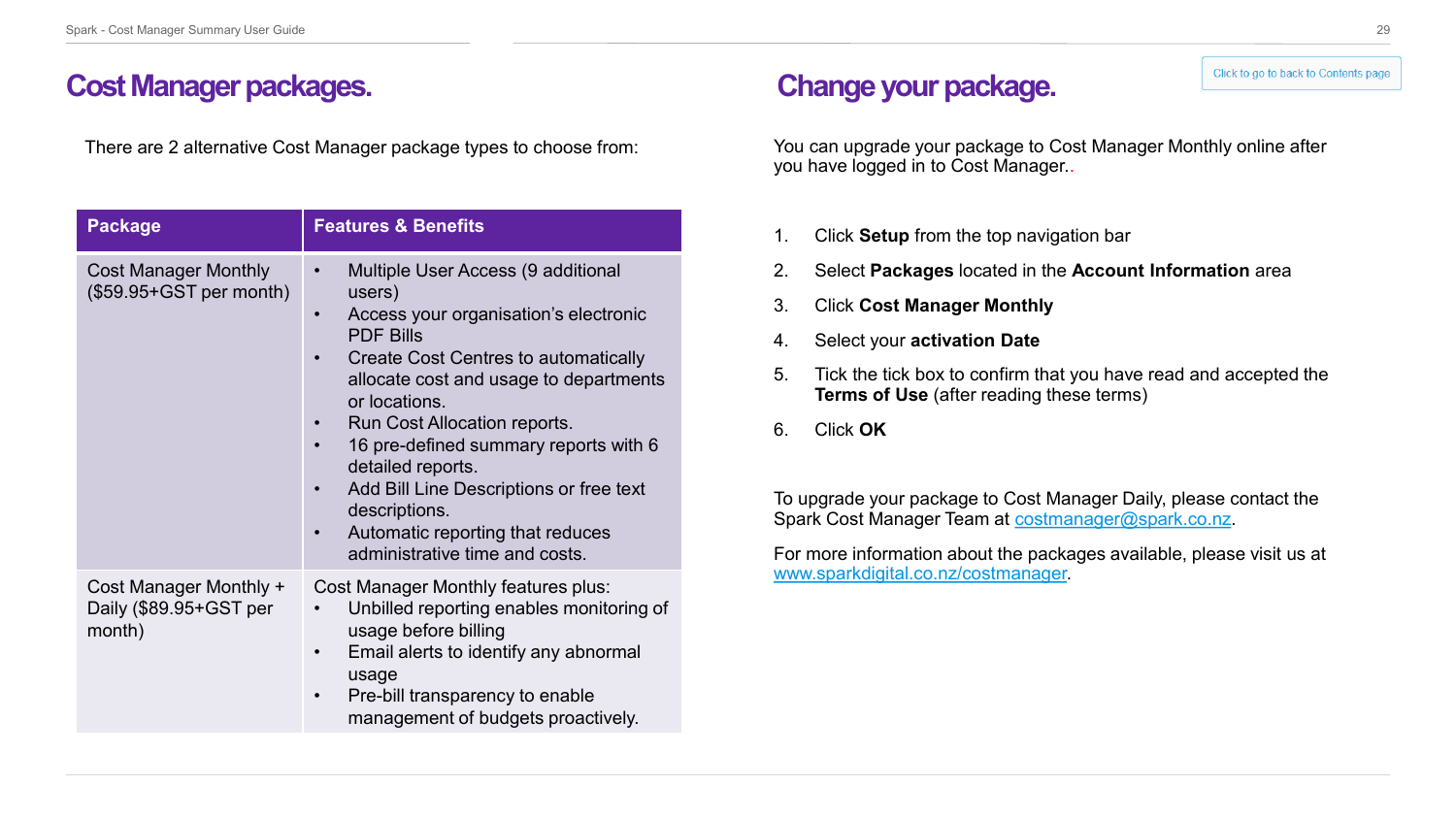# **Glossary.**

#### **Account**

Lines and services grouped together for billing. Accounts are billed on a monthly basis with a statement or invoice detailing fixed costs and usage based charges

#### D

#### **Detail Report**

Reports containing individual data records including usage, equipment and other charges/credits

S

**Service**

A voice line, account code, fax line, pager, data circuit or other recurring transmission of information.

#### **Summary Report**

Reports providing an overview of your usage with totals and averages.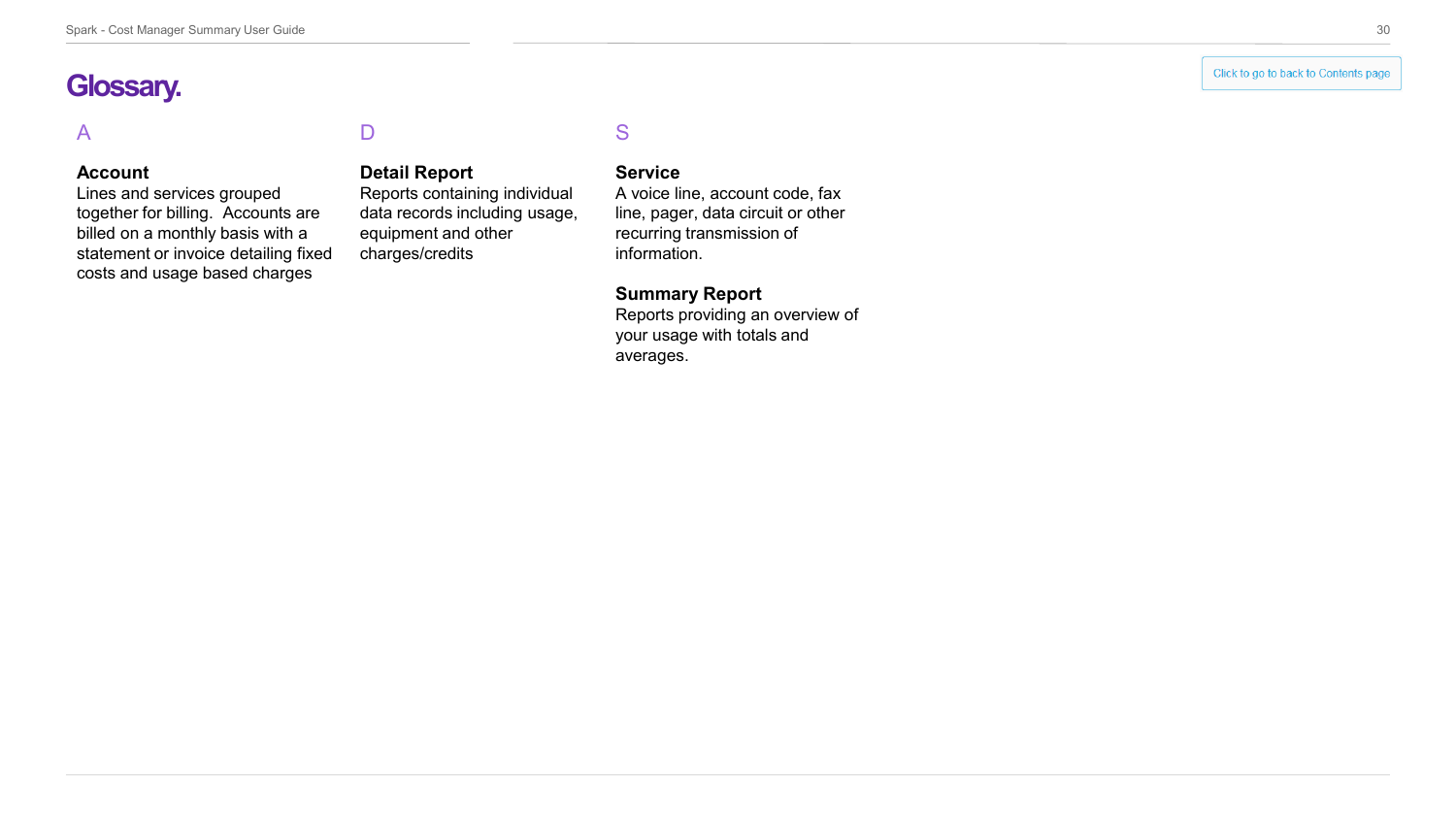#### **Further Assistance.**

Online help is available on each page once you have logged into Cost

Manager. Simply click the  $\bullet\bullet\bullet$  icon at the top right hand corner of each page to view more information.

If you are unable to find the answer you are looking for, please email us at [costmanager@spark.co.nz](mailto:costmanager@spark.co.nz). A Cost Manager consultant can assist you further with your enquiry.

For assistance with billing enquiries or to make changes to your Spark Account, please contact one of the below areas:

| <b>Spark Corporate Clients</b>   | <b>Spark Government Clients</b> |
|----------------------------------|---------------------------------|
| 0800 482 290                     | 0800 264 428                    |
| CorporateServiceDesk@spark.co.nz | aog.servicedesk@spark.co.nz     |
| <b>Spark Small Business</b>      | <b>Mobile Requests</b>          |
| 126                              | 0800 264 428                    |
| business@spark.co.nz             | MobileDirect@spark.co.nz        |
|                                  |                                 |

### **Training and Consultations.**

In conjunction with this user guide, Cost Manager has been designed for intuitive use.

If you require additional training, this can be arranged with a Cost Manager consultant via Skype or Web Ex by completing the

[Cost Manager Training Request Form.](https://www.spark.co.nz/business/shop/webservices/costmanager/training/)

A standard consultation fee of \$149.95+GST per hour applies for all training and consultations.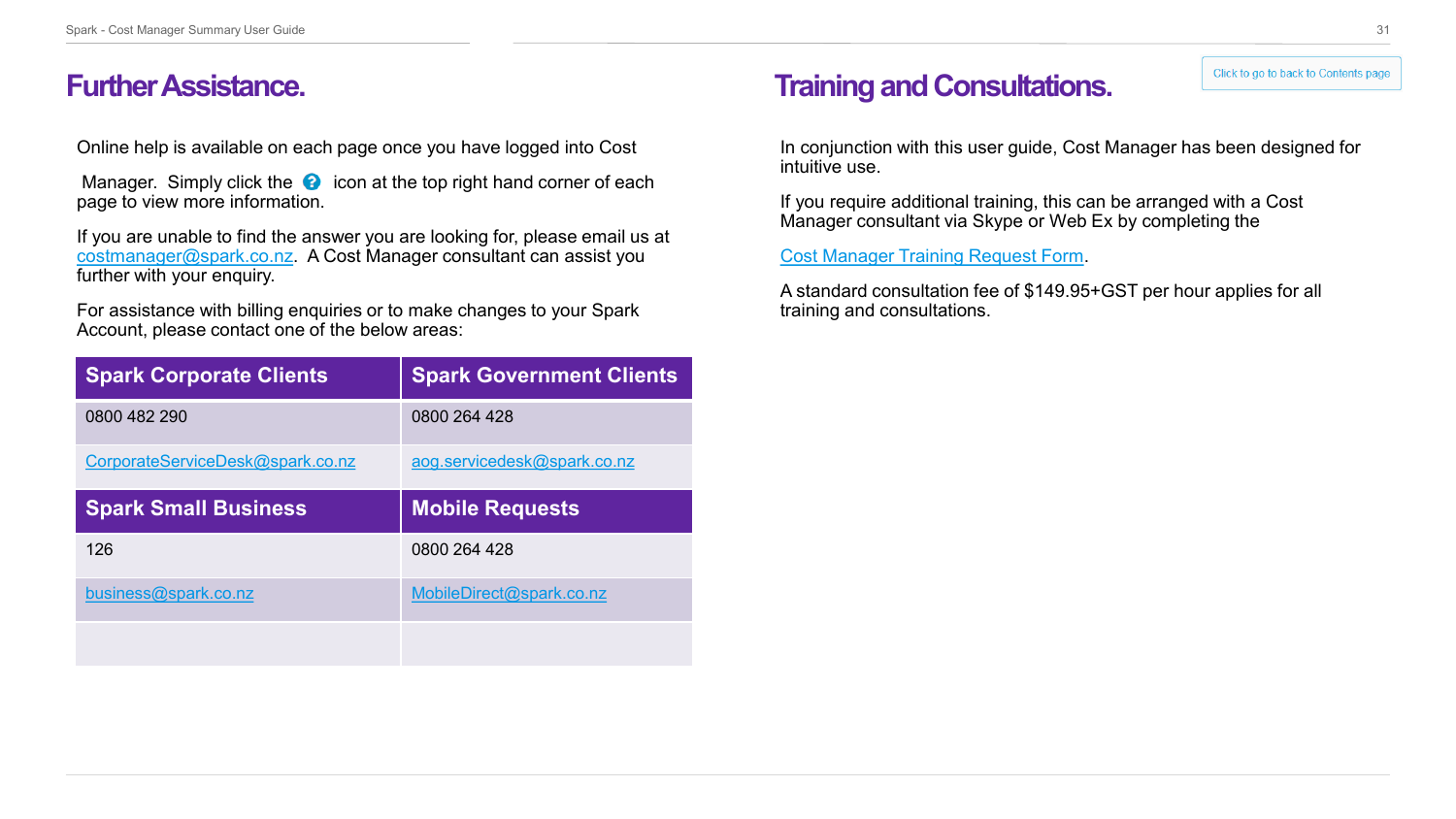# **Monthly Checklist.**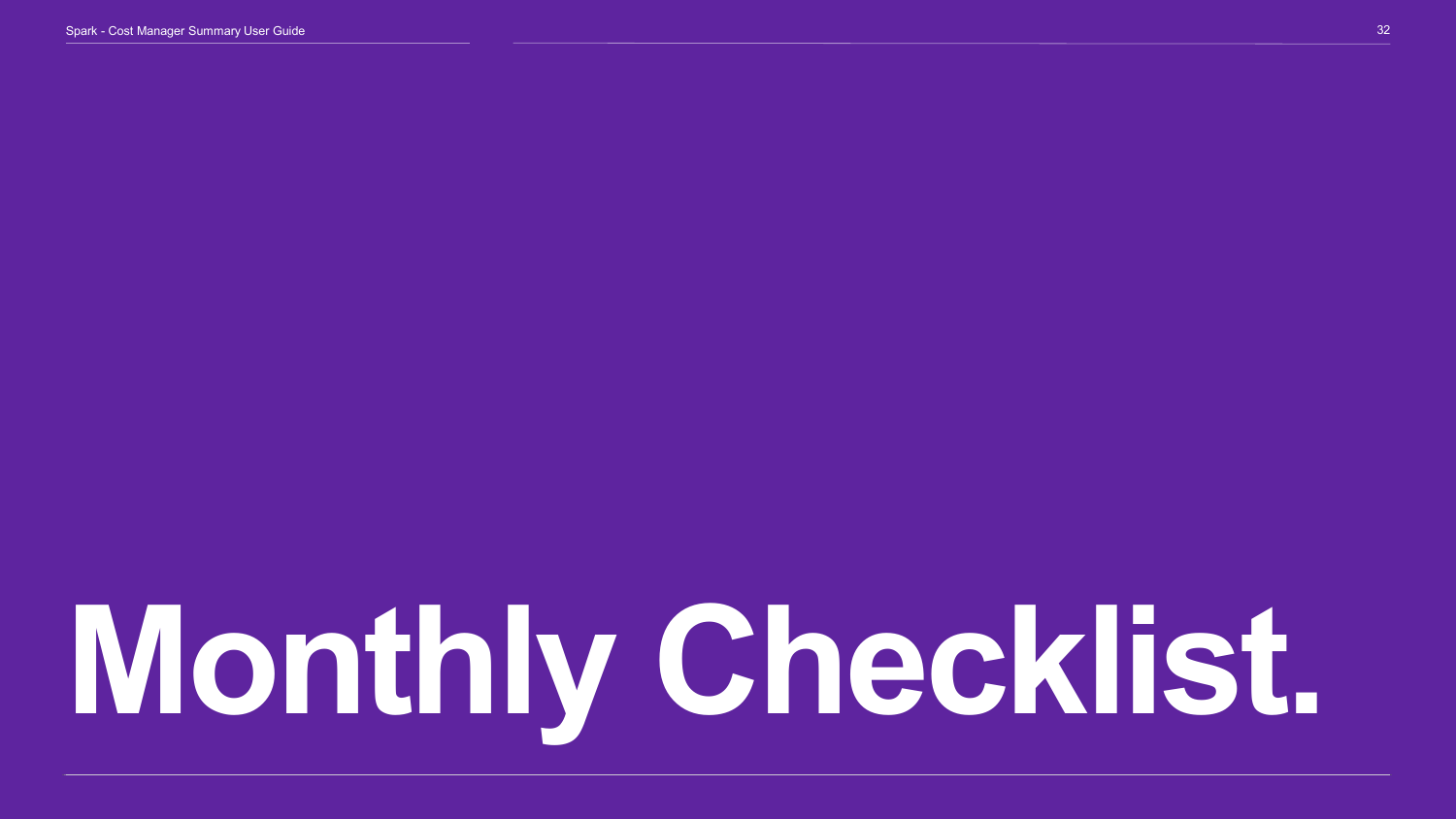# **Monthly Checklist.**

The Cost Manager Administrator can use this checklist to ensure that all important tasks are completed each month.

| <b>Activity</b>                                         | <b>Date Due</b> | <b>Help</b> |
|---------------------------------------------------------|-----------------|-------------|
| Download or Print Monthly Invoices                      |                 | Page 12     |
| Check for new accounts and convert to paperless billing |                 | Page 12     |
| Download or Produce Monthly Reports                     |                 | Page 17     |
|                                                         |                 |             |
|                                                         |                 |             |
|                                                         |                 |             |
|                                                         |                 |             |
|                                                         |                 |             |
|                                                         |                 |             |
|                                                         |                 |             |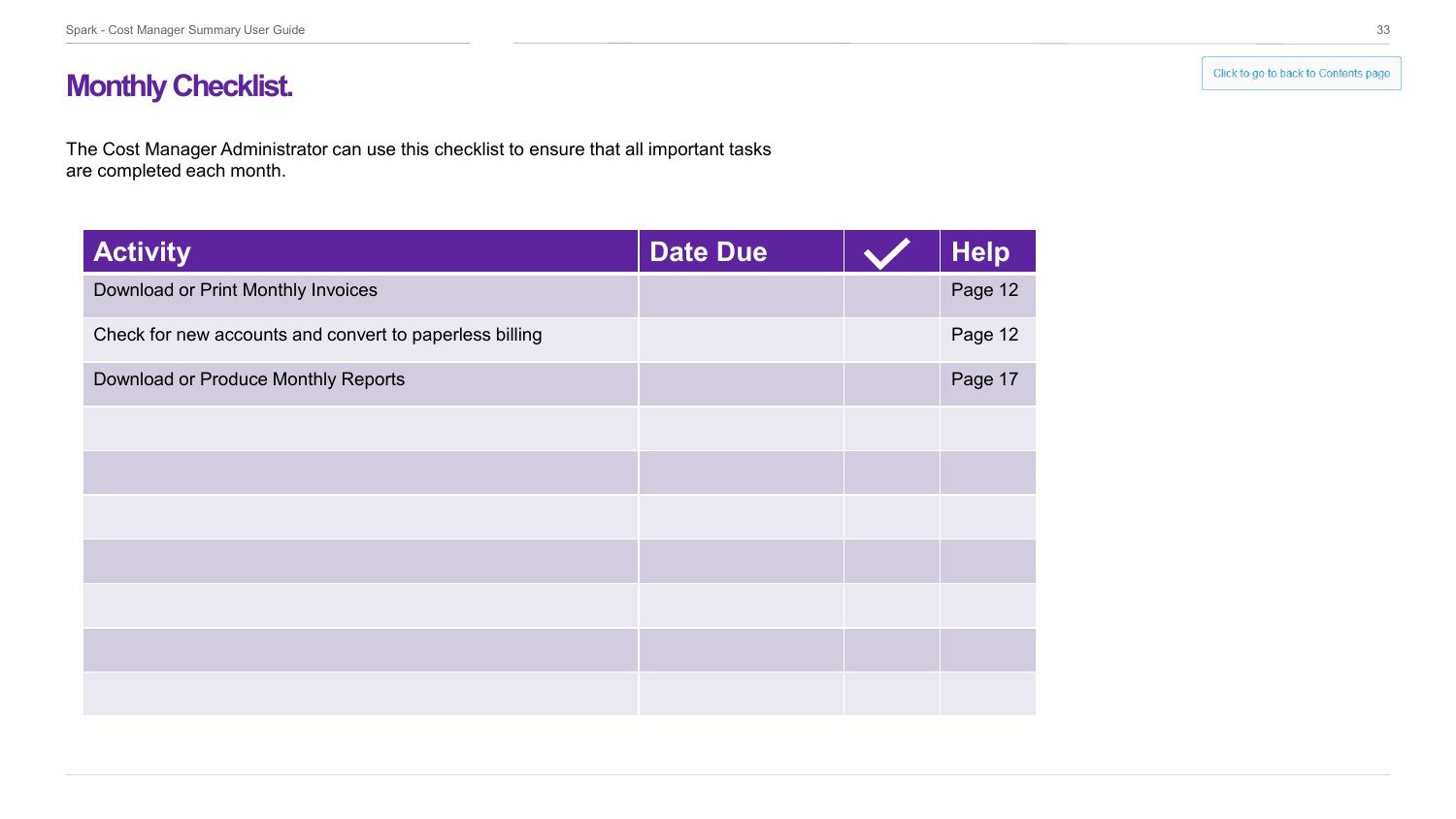# <span id="page-33-0"></span>**Notes.**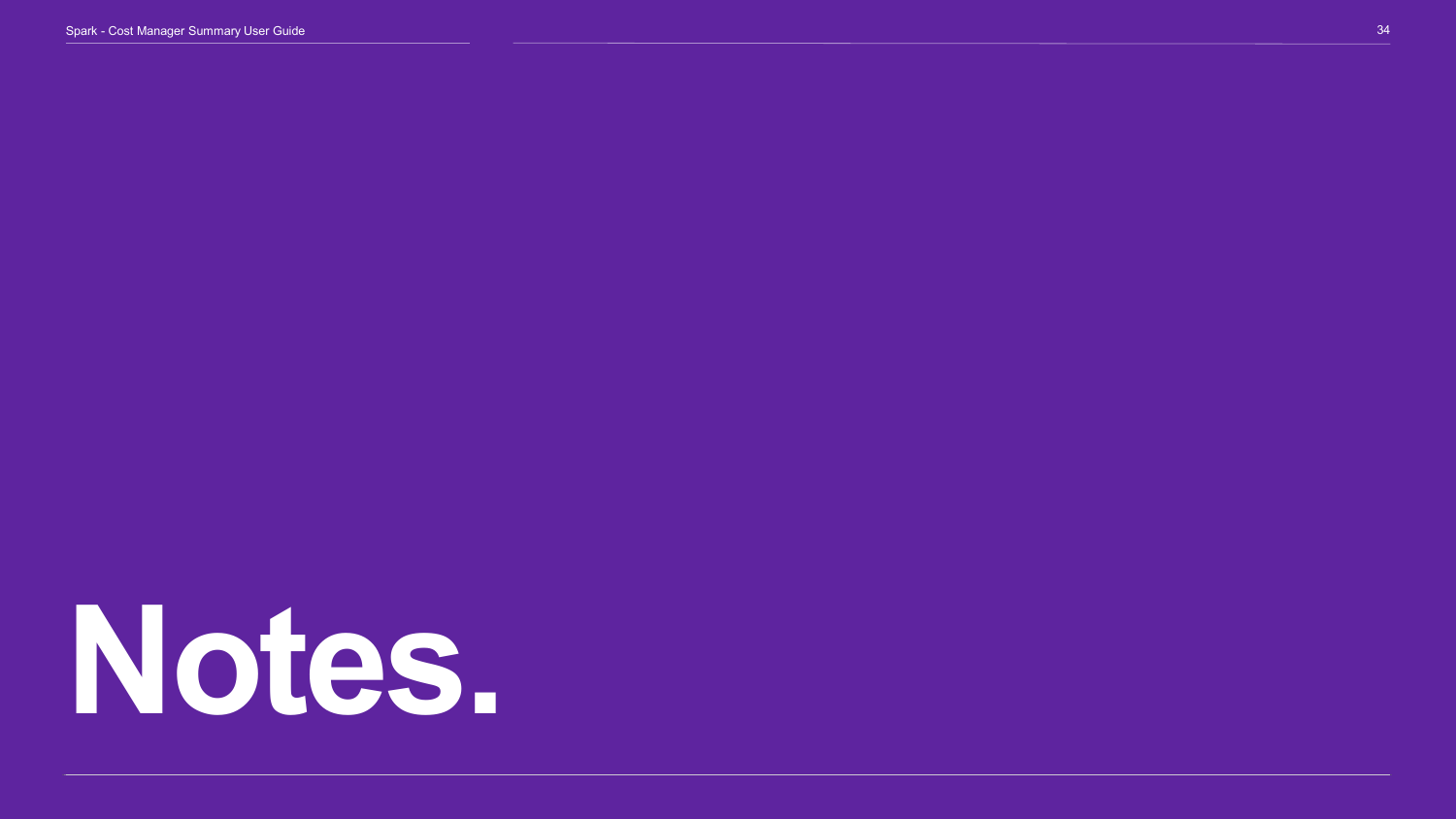Click to go to back to Contents page

# **Blank Page.**

This page has been left blank so that you can record any important notes.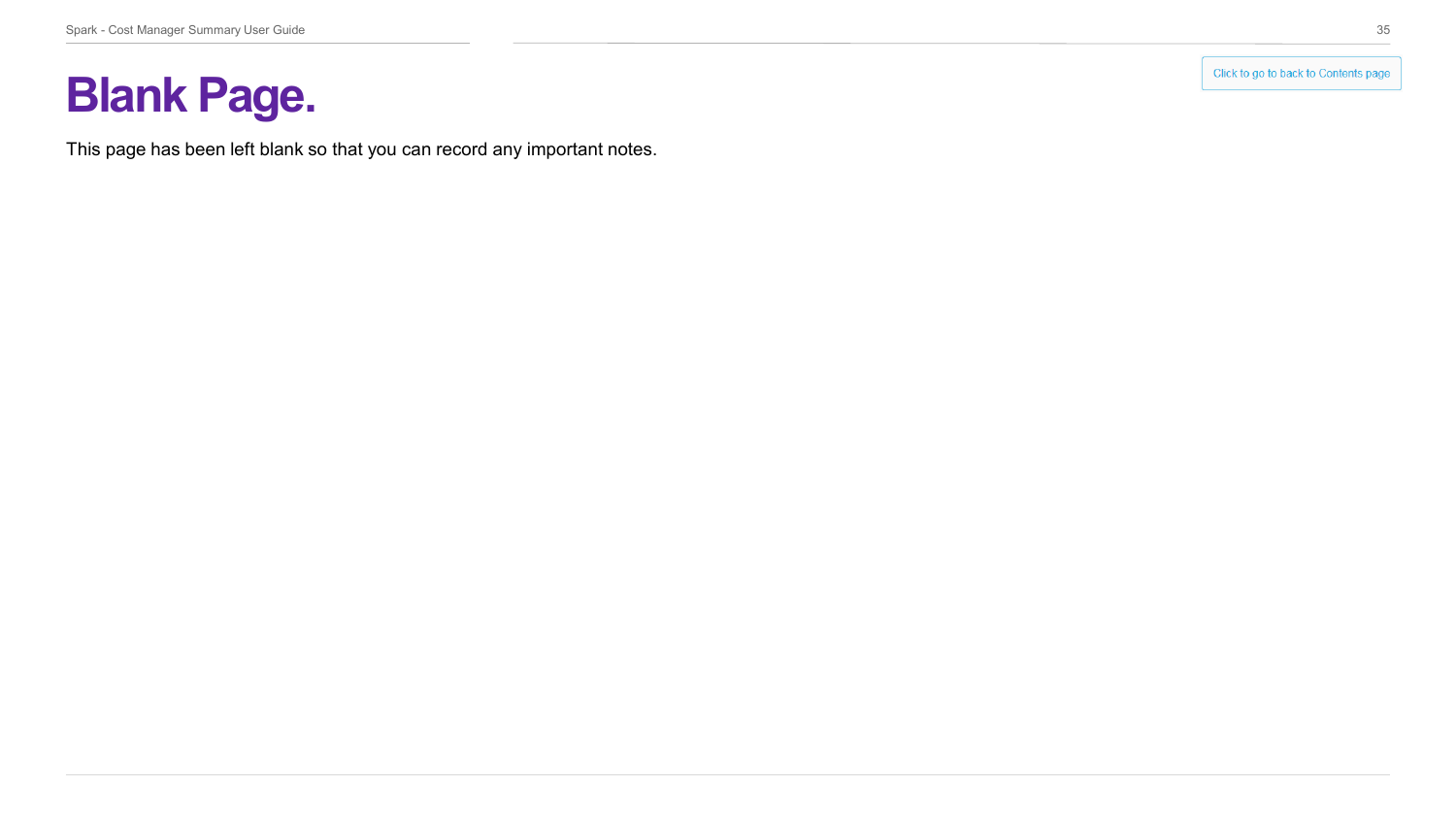Click to go to back to Contents page

# **Blank Page.**

This page has been left blank so that you can record any important notes.